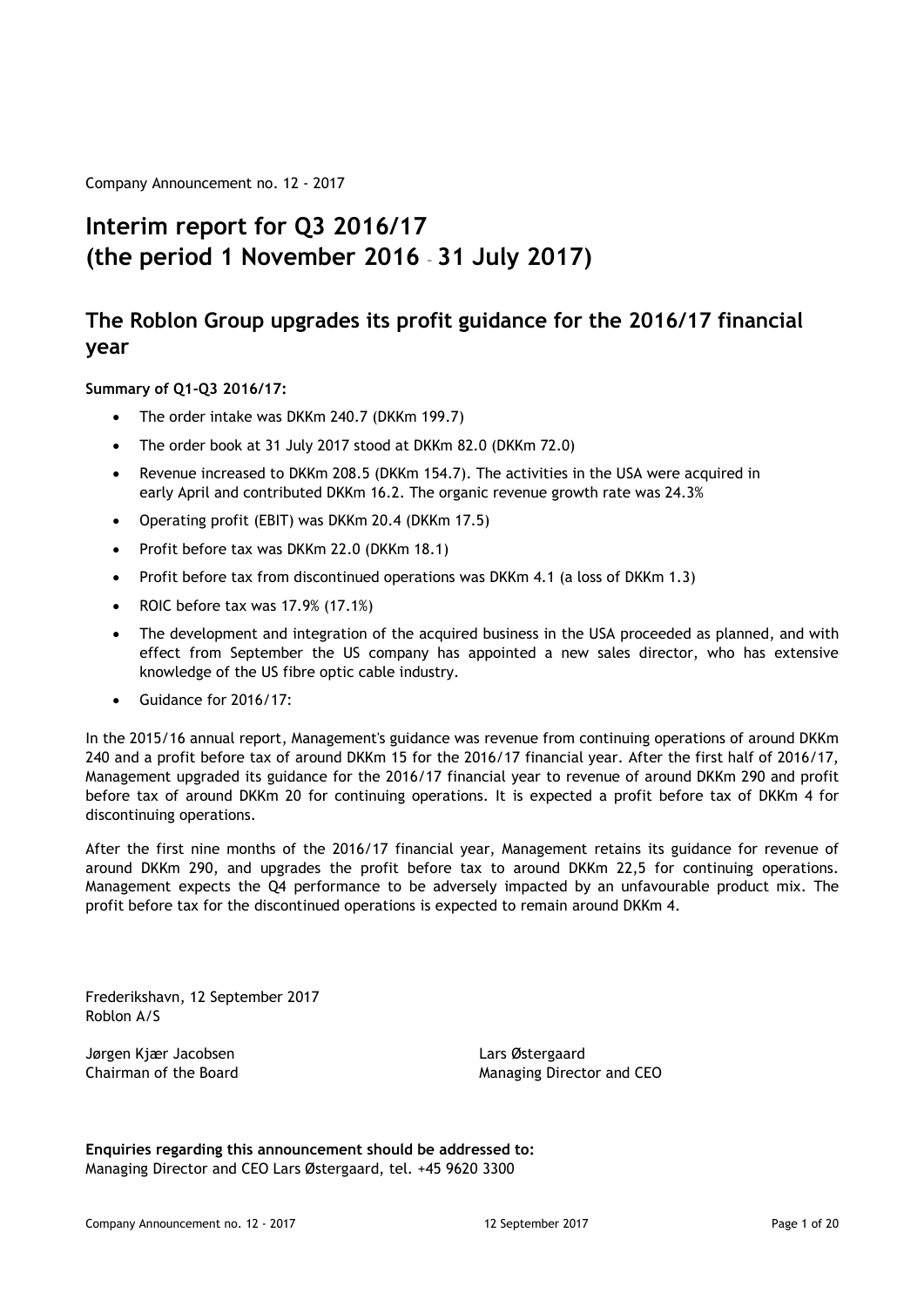# **Financial highlights and ratios for the Group**

|                                                        |             | Q <sub>3</sub>       | Q3                     | $Q1-Q3$              | $Q1-Q3$                | <b>FY</b> |
|--------------------------------------------------------|-------------|----------------------|------------------------|----------------------|------------------------|-----------|
|                                                        | Unit        | 2016/17 <sup>1</sup> | $2015/16$ <sup>1</sup> | 2016/17 <sup>1</sup> | $2015/16$ <sup>1</sup> | 2015/16   |
| Orders                                                 |             |                      |                        |                      |                        |           |
| Order intake                                           | <b>DKKm</b> | 105,1                | 59,8                   | 240,7                | 199,7                  | 253,8     |
| Order book                                             | <b>DKKm</b> | 82,0                 | 72,0                   | 82,0                 | 72,0                   | 50,9      |
| <b>Statement of income</b>                             |             |                      |                        |                      |                        |           |
| Net revenue, continuing operations                     | <b>DKKm</b> | 82,5                 | 57,8                   | 208,5                | 154,7                  | 229,6     |
| Net revenue, discontinuing operations                  | <b>DKKm</b> | 0,0                  | 4,4                    | 12,5                 | 16,0                   | 22,0      |
| Net revenue, total                                     | <b>DKKm</b> | 82,5                 | 62,2                   | 221,0                | 170,7                  | 251,6     |
| Of which for export                                    | <b>DKKm</b> | 80,3                 | 57,4                   | 203,1                | 149,8                  | 200,0     |
| Export ratio                                           | %           | 97,3                 | 99,3                   | 97,4                 | 96,8                   | 87,1      |
| Gross result                                           | <b>DKKm</b> | 40,5                 | 31,5                   | 110,8                | 85,1                   | 122,1     |
| Operating profit (EBIT)                                | <b>DKKm</b> | 8,0                  | 8,4                    | 20,4                 | 17,5                   | 28,1      |
| Net financing etc.                                     | <b>DKKm</b> | 0,0                  | $-0,6$                 | 1,6                  | 0,6                    | 0,7       |
| Profit before tax from continuing operations           | <b>DKKm</b> | 8,0                  | 7,8                    | 22,0                 | 18,1                   | 28,8      |
| Profit before tax from discontinuing operations        | <b>DKKm</b> | -0,1                 | $-0, 8$                | 4,1                  | $-1,3$                 | $-3,4$    |
| Total profit before tax                                | <b>DKKm</b> | 7,9                  | 7,0                    | 26,1                 | 16,8                   | 25,4      |
| Profit for the period from continuing operations       | <b>DKKm</b> | 5,9                  | 6,2                    | 16,8                 | 14,2                   | 22,6      |
| Profit for the period from discontinued operations     | <b>DKKm</b> | $-0,1$               | $-0,6$                 | 3,2                  | $-1,0$                 | $-2,6$    |
| Total profit for the period                            | <b>DKKm</b> | 5,8                  | 5,6                    | 20,0                 | 13,2                   | 20,0      |
| <b>Balance sheet</b>                                   |             |                      |                        |                      |                        |           |
| <b>Total assets</b>                                    | <b>DKKm</b> | 295,3                | 288,7                  | 295,3                | 288,7                  | 300,6     |
| Working capital                                        | <b>DKKm</b> | 92,3                 | 77,6                   | 92,3                 | 77,6                   | 63,5      |
| Share capital                                          | <b>DKKm</b> | 35,8                 | 35,8                   | 35,8                 | 35,8                   | 35,8      |
| Capital and reserves                                   | <b>DKKm</b> | 252,1                | 245,0                  | 252,1                | 245,0                  | 251,8     |
| Cash flow                                              |             |                      |                        |                      |                        |           |
| Cash flow from operating activities                    | <b>DKKm</b> | 13,0                 | $-3,4$                 | 22,3                 | 2,5                    | 28,2      |
| Cash flow from investing activities                    | <b>DKKm</b> | $-15,4$              | $-2,5$                 | $-13,3$              | $-36,3$                | $-38,7$   |
| Of which investment in marketable securities           |             | $-14,5$              | $-0,5$                 | 22,5                 | $-31,6$                | $-31,8$   |
| Cash flow from financing activities                    | <b>DKKm</b> | 0,0                  | 0,0                    | $-20,5$              | $-17,9$                | $-17,9$   |
| Change in cash and cash equivalents                    | <b>DKKm</b> | $-2,4$               | $-5,9$                 | $-11,5$              | $-51,7$                | $-28,4$   |
| Average number of employees <sup>2</sup>               | Number      | 135,0                | 125,0                  | 135,0                | 125,0                  | 130,0     |
| <b>Key ratios</b>                                      |             |                      |                        |                      |                        |           |
| Book-to-bill ratio                                     | %           | 127,4                | 103,6                  | 115,4                | 129,2                  | 110,5     |
| Gross margin                                           | %           | 49,1                 | 54,5                   | 53,1                 | 55,0                   | 53,2      |
| EBIT-margin                                            | $\%$        | 9,7                  | 14,5                   | 9,8                  | 11,3                   | 12,2      |
| ROIC/return on average invested capital <sup>[2]</sup> | $\%$        | 21,1                 | 24,7                   | 17,9                 | 17,1                   | 21,7      |
| Equity/assets ratio                                    | %           | 85,4                 | 84,9                   | 85,4                 | 84,9                   | 83,8      |
| Return on equity <sup>2</sup>                          | %           | 9,4                  | 8,9                    | 8,9                  | 7,1                    | 8,0       |
| Per-share ratios                                       |             |                      |                        |                      |                        |           |
| Earnings per DKK 20 share, continuing and discontinued |             |                      |                        |                      |                        |           |
| operations                                             | <b>DKK</b>  | 3,2                  | 3,1                    | 11,2                 | 7,4                    | 11,2      |
| Earnings per DKK 20 share, continuing operations       | <b>DKK</b>  | 3,3                  | 3,5                    | 9,4                  | 7,9                    | 12,6      |
| Market price per share                                 | <b>DKK</b>  | 333,0                | 238,5                  | 333,0                | 238,5                  | 236,0     |
| Book value of shares                                   | <b>DKK</b>  | 141,0                | 137,0                  | 141,0                | 137,0                  | 141,0     |

[1] The interim report has not been audited or reviewed by the company's auditors

[2] The ratio is calculated on a full-year basis.

However, the Book-to-bill ratio is an addition to the interim report and calculated as order intake / revenue. The ratios are defined in the accounting policies section of the 2015/16 annual report. The stated share-based key figures relate to the B shares.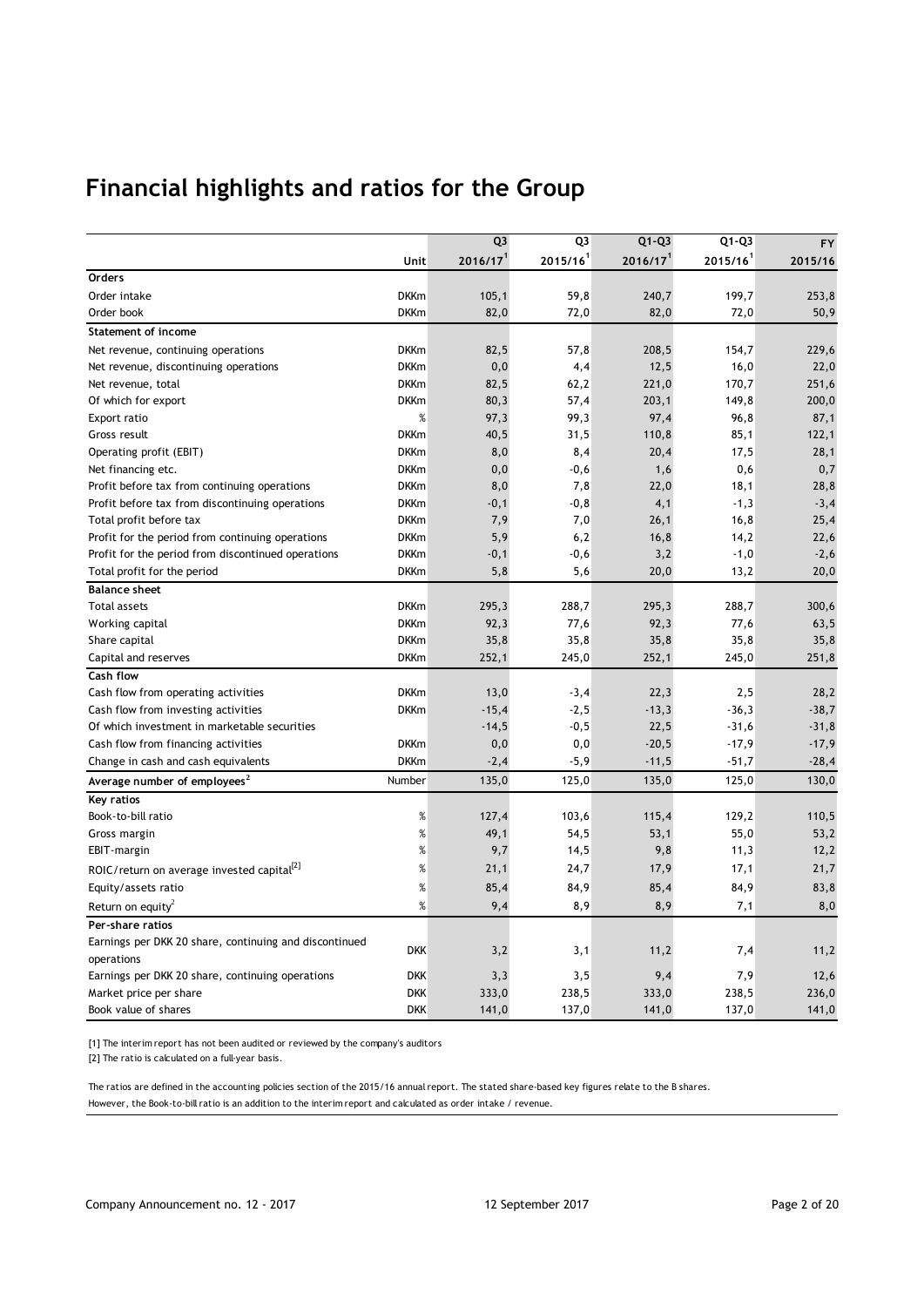## **Management**'**s review**

for Q3 2016/17 and for the period 1.november 2016 – 31 July 2017.

| Key figures for Q3 (continuing operations)                      |                 |       |        |       |  |  |  |
|-----------------------------------------------------------------|-----------------|-------|--------|-------|--|--|--|
| <b>DKKm</b>                                                     | 2016/17 2015/16 |       | Change |       |  |  |  |
| Order intake                                                    | 105.1           | 59.8  | 45.3   | 76%   |  |  |  |
| Revenue                                                         | 82.5            | 57.8  | 24.7   | 43%   |  |  |  |
| EBIT                                                            | 8.0             | 8.4   | $-0.4$ | $-5%$ |  |  |  |
|                                                                 |                 |       |        |       |  |  |  |
| Key figures for the first 9 months of 2016/17 (continuing opr.) |                 |       |        |       |  |  |  |
|                                                                 |                 |       |        |       |  |  |  |
| <b>DKKm</b>                                                     | 2016/17 2015/16 |       | Change |       |  |  |  |
| Order intake                                                    | 240,7           | 199,7 | 41,0   | 21%   |  |  |  |
| Order book                                                      | 82,0            | 72,0  | 10,0   | 14%   |  |  |  |
| Revenue                                                         | 208,5           | 154,7 | 53,8   | 35%   |  |  |  |

### **Income statement**

The revenue and profit development for Q3 2016/17 and for the nine months ended 31 July 2017 was as expected.

#### **Order intake**

In Q3 2016/17, the Group reported a 76% increase in order intake relative to the year-earlier period. The improvement was driven by both business segments, Industrial Fiber reporting a year-on-year increase of DKKm 37.2 (115%) on last year's figure, of which DKKm 10.7 (33%) was from the acquisition in the USA, and Engineering reporting a year-onyear increase of DKKm 8.1 (29%).

The book-to-bill ratio was 127% for Q3 2016/17, and for Q1-Q3 it was 115%.

### **Revenue**

Group revenue in the first nine months of the financial year 2016/17 was DKKm 208.5, corresponding to a 35% increase. Of the DKKm 53.8 increase, DKKm 16.2 was driven by acquisition, whereas the organic revenue growth was DKKm 37.6 (24.3%). While both business segments contributed to the growth, Industrial Fiber in particular contributed to the Group's revenue growth from strategic customers in Q1-Q3.

The Group introduced a new strategy in the autumn of 2016, and with this as a starting point has launched strategic sales initiatives with the aim of reaching average organic revenue growth of at least 7% by 2020/21. Activities associated with

the acquisitions are also being maintained, a measure which in the future is also expected to positively affect the Group's revenue and earnings targets.

### **Operating profit (EBIT)**

Operating profit (EBIT) in the first nine months of 2016/17 amounted to DKKm 20.4 compared with DKKm 17.5 in the same period last year.

In Q3 2016/17, EBIT was DKKm 8.0, which represented a minor decrease of 5% in comparison with last year's EBIT of DKKm 8.4.

EBIT for Q1-Q3 2016/17 was adversely affected by transaction costs of DKKm 4.6 incurred in relation to US acquisitions. The relatively high amount in relation to the investment was due to the complex nature of the acquisition, which required additional legal advice. For further details on transaction costs, see note 6 to the financial statements.

Further to this, EBIT for 2016/17 was adversely affected by a settlement with a former agent in the UK, which was expensed in the amount of DKKm 0.9.

The gross margin for Q1-Q3 was 53.1% (55.0%), adversely impacted by the product mix.

### **Costs**

Other external costs were as expected at DKKm 31.5 in the first nine months of the financial year (DKKm 18.9). The increase in costs was primarily attributed to transaction costs in connection with the acquisition in the USA, as well as higher costs associated with new activities in the subsidiary.

Staff costs amounted to DKKm 52.2 in the first nine months of 2016/17 (DKKm 44.3). This increase was attributed to scheduled recruitment, principally in the sales and development functions and, to a lesser extent, in other business support roles.

#### **Financial income, net**

Net financial income amounted to DKKm 1.6 (DKKm 0.6). This item comprises net foreign exchange income of DKKm 0.6 (net expense of DKKm 0.9).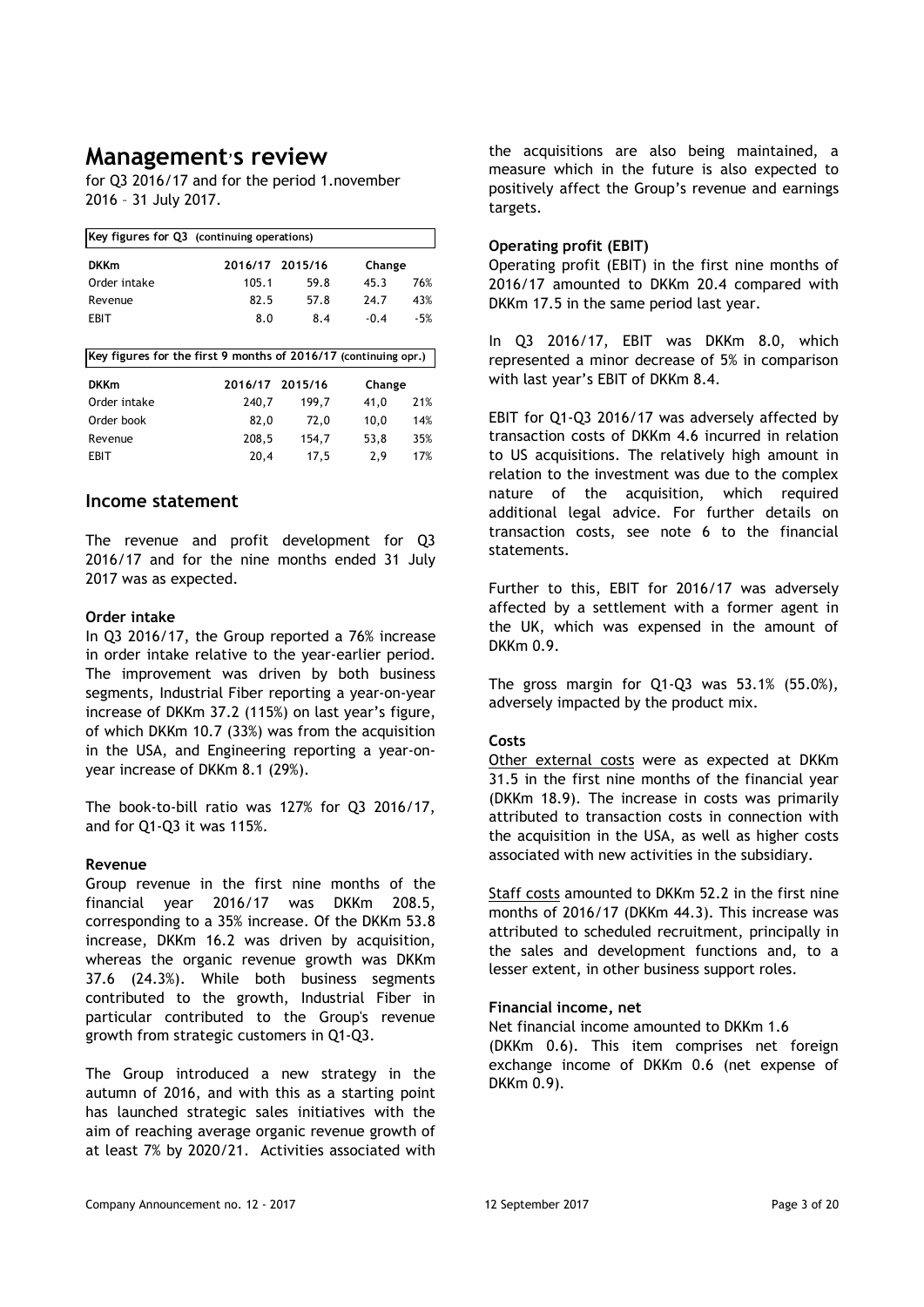#### **Tax**

Tax on the profits of Danish companies is calculated at a rate of 22% of profit for the year before tax. Tax is calculated at 33% of the profit for the year before tax for the US company.

## **Balance sheet**

As at 31 July 2017, total asset value amounted to DKKm 295.3 (DKKm 288.7). Working capital was DKKm 92.3 (DKKm 77.6). The DKKm 14.7 increase in working capital was primarily attributable to inventories and receivables, and DKKm 7.9 of the increase was attributable to the acquisition in the USA.

Inventories rose from DKKm 74.4 at 31 July 2016 to DKKm 77.5 at 31 July 2017, due to the acquisition of a business in the USA which at 31 July 2017 reported inventories totalling DKKm 6.6.

Trade receivables amounted to DKKm 47.5 at 31 July 2017, against DKKm 37.4 at the same time last year. DKKm 6.7 of this increase could be attributed to the establishment and acquisition in the USA. The increase was furthermore due to increased invoicing in Q3 2016/17 relative to the year-earlier period.

Marketable securities amounted to DKKm 69.6 at 31 July 2017, against DKKm 91.7 at 31 July 2016. The portfolio has been reduced in 2016/17 as a result of self-financing of the acquisition in the USA.

The securities are available for sale and agreements are in place with external asset managers to follow an active management strategy with low risk exposure*.* 

## **Cash flows**

Cash flows from operating activities for the first nine months of the financial year 2016/17 amounted to DKKm 22.3 (DKKm 2.5).

Investments in intangible assets and property, plant and equipment in Q1-Q3 amounted to DKKm 8.5 compared with DKKm 4.7 last year. Investments in business acquisitions amounted to DKKm 27.3 (DKKm 0).

Cash flows from financing activities were a net

outflow of DKKm 20.5, comprising payment of dividends of DKKm 17.9 (DKKm 17.9) and DKKm 2.6 (DKKm 0) in financing in connection with the sale of discontinued operations.

## **Segment reporting**

#### **Industrial Fiber**

The Industrial Fiber segment comprises development, production and sale of fibre optic cable components to the fibre optic cable industry and solutions for Offshore and other industry.

The results of the business acquired in the USA are included in this segment.

| Key figures for Q3                           |                 |                 |        |      |  |  |  |
|----------------------------------------------|-----------------|-----------------|--------|------|--|--|--|
| <b>DKKm</b>                                  |                 | 2016/17 2015/16 | Change |      |  |  |  |
| Order intake                                 | 69.5            | 32.3            | 37.2   | 115% |  |  |  |
| Revenue                                      | 55.6            | 40.9            | 14.7   | 36%  |  |  |  |
| FBIT                                         | 8.8             | 8.5             | 0.3    | 4%   |  |  |  |
| Key figures of the first 9 months of 2016/17 |                 |                 |        |      |  |  |  |
| <b>DKKm</b>                                  | 2016/17 2015/16 |                 | Change |      |  |  |  |
| Order intake                                 | 154,4           | 129,9           | 24,5   | 19%  |  |  |  |
| Order book                                   | 40,6            | 44,4            | $-3,8$ | -9%  |  |  |  |
| Revenue                                      | 137,0           | 99.4            | 37,6   | 38%  |  |  |  |
| EBIT                                         | 21,6            | 15,8            | 5,8    | 37%  |  |  |  |

In Q3 2016/17, the order intake amounted to DKKm 69.5, against DKKm 32.3 last year, and of the DKKm 37.2 improvement, DKKm 10.7 was attributable to the acquired business in the USA.

For the first nine months of 2016/17, the segment had an order intake of DKKm 154.4, compared with DKKm 129.9 for the same period last year. Of the DKKm 24.5 improvement, DKKm 17.6 related to the acquired business in the USA. The rest of the increase in order intake related in equal parts to fibre optic cable components and offshore and other industry customers.

The book-to-bill ratio was 125% for Q3 2016/17, and for Q1-Q3 it was 113%.

Revenue for Q1-Q3 2016/17 amounted to DKKm 137.0, against DKKm 99.4 last year. The improvement was due in part to an improved order book at the beginning of the 2016/17 financial year compared with the year earlier. Also, DKKm 16.2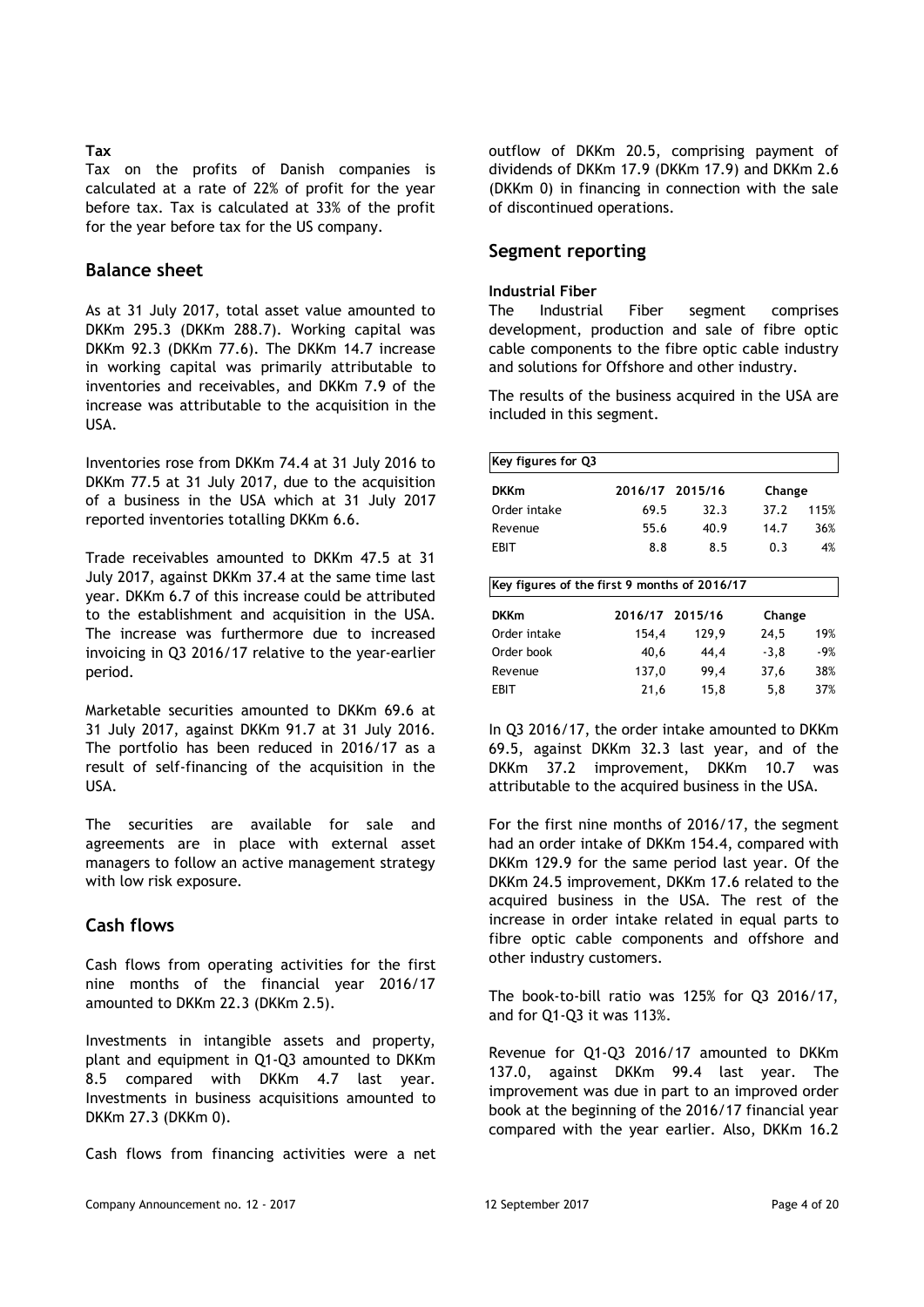of the DKKm 37.6 increase was attributable to the acquired business.

EBIT for Q1-Q3 2016/17 was DKKm 21.6 (DKKm 15.8). EBIT was adversely affected in an amount of DKKm 5.5 by the above-mentioned transaction costs related to the US acquisition and the settlement with a former UK agent.

The DKKm 5.8 increase in EBIT was mainly due to the increased revenue. Gross margin saw a positive development in Q1-Q3 2016/17 compared with last year, which was primarily due to development of the revenue mix.

Profit was positively affected in the amount of approximately DKKm 1.3 by earnings in Roblon US Inc.

Management considers the performance of Industrial Fiber in the first nine months of 2016/17 to be highly satisfactory.

#### **Engineering**

The Engineering segment comprises development, production and sale of cable machinery, ropemaking equipment, twisters and winders.

| Key figures for Q3                           |        |                 |        |         |  |  |  |
|----------------------------------------------|--------|-----------------|--------|---------|--|--|--|
| <b>DKKm</b>                                  |        | 2016/17 2015/16 | Change |         |  |  |  |
| Order intake                                 | 35.6   | 27.5            | 8.1    | 29%     |  |  |  |
| Revenue                                      | 26.9   | 16.8            | 10.1   | 60%     |  |  |  |
| EBIT                                         | $-0.8$ | 0.0             | $-0.8$ | $-800%$ |  |  |  |
| Key figures of the first 9 months of 2016/17 |        |                 |        |         |  |  |  |
|                                              |        |                 |        |         |  |  |  |

| <b>DKKm</b>  | 2016/17 2015/16 |      | Change            |  |
|--------------|-----------------|------|-------------------|--|
| Order intake | 86.3            | 70.0 | 23%<br>16.3       |  |
| Order book   | 39.5            | 27.6 | 11.9<br>43%       |  |
| Revenue      | 71,5            | 55.3 | 29%<br>16.2       |  |
| <b>FBIT</b>  | $-1.2$          | 1.8  | $-3.0$<br>$-167%$ |  |

In Q3 2016/17, the order intake improved by DKKm 8.1 to DKKm 35.6, against DKKm 27.5 in the yearearlier period.

For the first nine months of 2016/17, the segment had an order intake of DKKm 86.3, compared with DKKm 70.0 for the same period last year. This was an improvement of DKKm 16.3, which was driven by a positive development in cable machinery and rope-making equipment sales.

The book-to-bill ratio was 132% for Q3 2016/17, and for Q1-Q3 it was 121%.

EBIT for Q1-Q3 2016/17 was negative at DKKm -1.2 (DKKm 1.8), adversely affected by increased costs related to new appointments in sales, development and management.

Gross margin for Q1-Q3 2016/17 was unchanged compared with the level for the year-earlier period.

Profit in Engineering for the first nine months of 2016/17 was unsatisfactory, and activities have been launched to lift earnings to a satisfactory level within the coming 15-21 months.

#### **Innovation and product development**

In line with Roblon's strategy and vision, the year's product development has focused on the following:

Foundation/structure: At the beginning of the financial year, Roblon reorganised the company's innovation and product development structure. The result is a simplified, more focused structure, anchored from the Board of Directors to the more operational parts of the organisation, and with a stronger footprint in the market. Also, a number of new development engineers have been recruited during 2016/17. In addition to these measures, the number of development projects in progress has been trimmed considerably and the product development process model has been adjusted.

Product development: The Company focuses on optimizing the development portfolio, so it will be market conformal in the short as well as in the longer term.

## **Matters of note in the first nine months of the 2016/17 financial year**

**Acquisition and establishment in the USA** In company announcement No. 5 - 2017, Roblon announced the acquisition of activities and assets from Neptco, a company in the fibre optic cable industry.

The acquisition, which was effected at 3 April 2017, supports Roblon Industrial Fiber's strategy, which is to aspire to become a total supplier of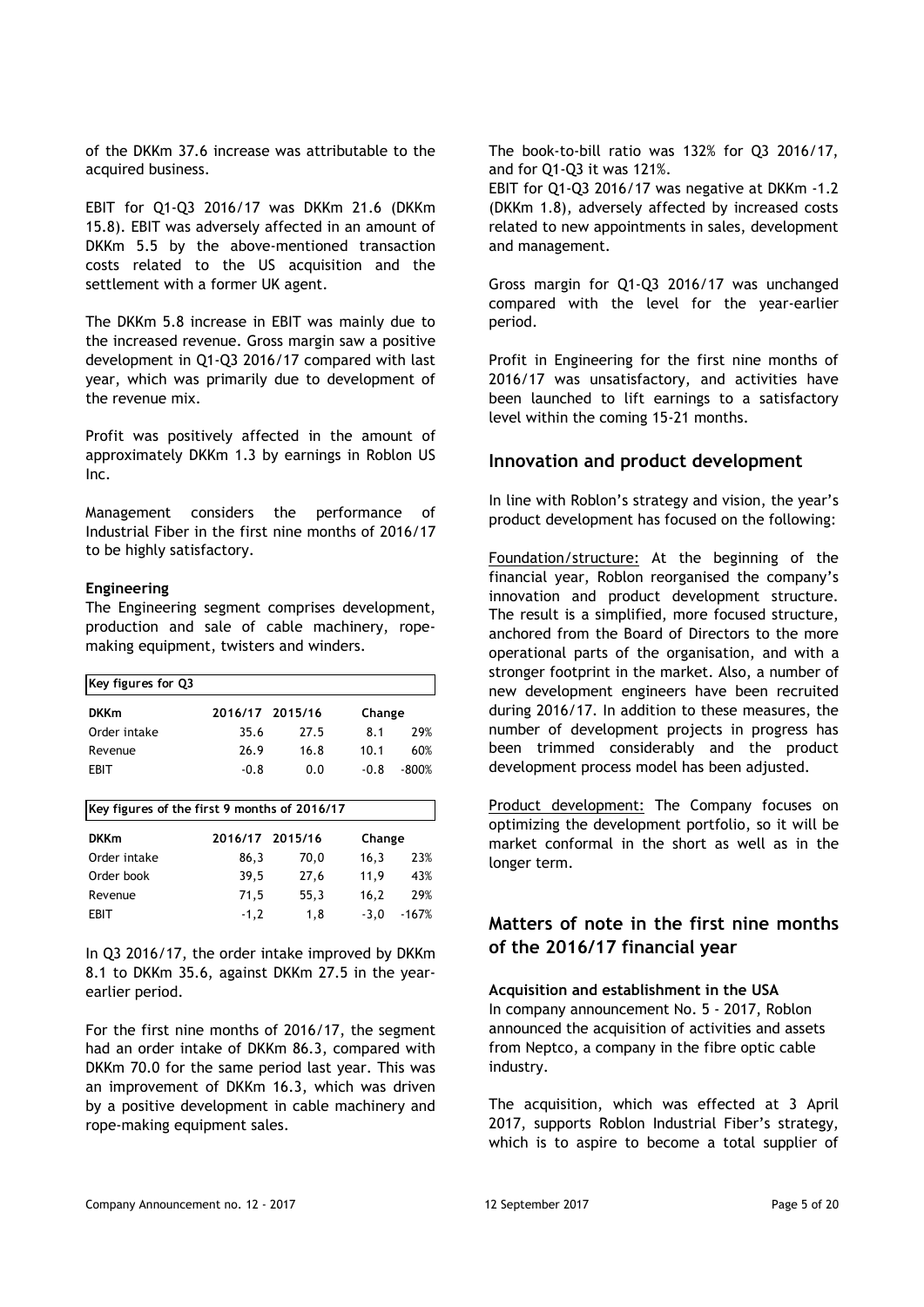strength element solutions for selected strategic customers in the fibre optic cable industry.

The acquisition price was approximately DKKm 27.3 and transaction costs have been incurred in connection with the acquisition in the amount of DKKm 4.6, most of which were incurred in Q2 2016/17.

The development and integration of the acquired business in the USA is proceeding as planned. At 1 September 2017, the Group has appointed a new sales director for the US business, who has extensive knowledge of the US fibre optic cable industry.

#### **Sale of Roblon Lighting**

In company announcement No. 4 – 2017, Roblon announced the sale of the Roblon Lighting business segment.

The final selling price was DKKm 12.3, and financing of DKKm 2.6 was provided as part of the sale. As previously announced, net proceeds from the sale were DKKm 4 before tax.

Roblon has entered into an agreement with the purchaser of Roblon Lighting under which the purchaser will lease premises in Roblon's production and administration building in Frederikshavn.

## **Outlook for 2016/17**

In the 2015/16 annual report, Management's guidance was revenue from continuing operations of around DKKm 240 and a profit before tax of around DKKm 15 for the 2016/17 financial year. After the first half of 2016/17, Management upgraded its guidance for the 2016/17 financial year to revenue of around DKKm 290 and profit before tax of around DKKm 20 for continuing operations. It is expected a profit before tax of DKKm 4 for discontinuing operations.

After the first nine months of the 2016/17 financial year, Management retains its guidance for revenue of around DKKm 290, and upgrades the profit before tax to around DKKm 22,5 for continuing operations. Management expects the Q4 performance to be adversely impacted by an unfavourable product mix. The profit before tax

for the discontinued operations is expected to remain around DKKm 4.

#### **Future events**

Forward-looking statements, including in particular forecasts of future revenue and financial results, are subject to uncertainty and risk.

Roblon's sales are characterised by a structure based on project sales. This makes it difficult at any given time to forecast future revenue for a specific period, i.e. a three-month, six-month or 12-month period.

As the offshore industry continues to be adversely affected by the low oil price, Management's forecasts of expected order intake are subject to significant uncertainty.

Many factors are, and will remain, outside the Group's control, which may cause actual results and performance to differ materially from the forecasts made in this report.

Such factors include (but are not limited to) changes in general business and financial conditions, trends in the global oil industry, changes in the global economy and changes in interest rates and exchange rates.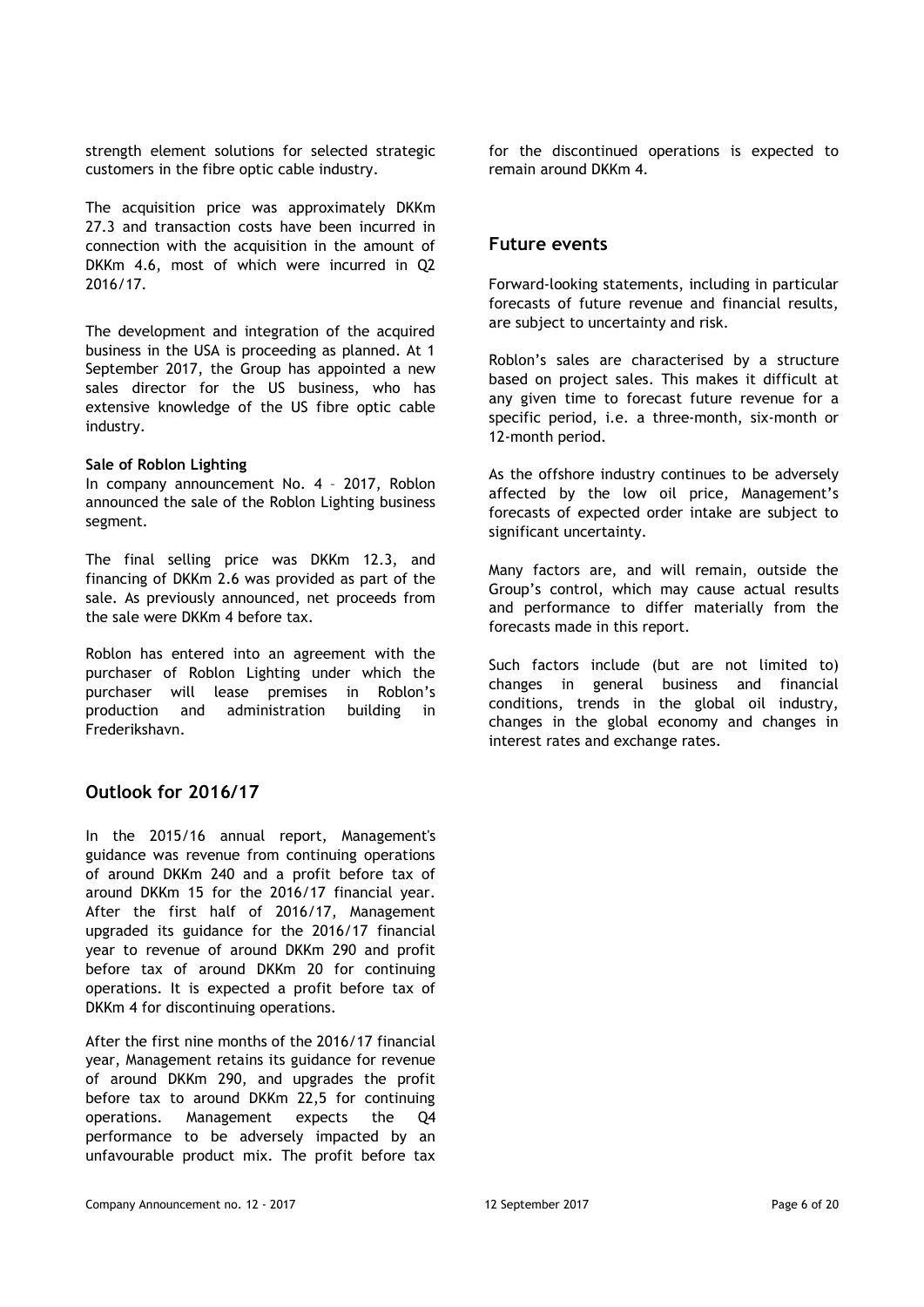## **Financial calendar**

- 19/12 2017: Preliminary statement 2016/17 25/1 2018: Annual General Meeting
- **Announcements NASDAQ Copenhagen**

During the period 1 November 2016 to 12 September 2017, the Group sent the following announcements to NASDAQ Copenhagen; these can be found on Roblon's website, <www.roblon.com>.

| No. 18-2016: | Preliminary Statement 2015/16            |
|--------------|------------------------------------------|
| No. 19-2016: | Major Shareholder Announcement           |
| No. 20-2016: | Notice convening Annual General Meeting  |
| No. 1-2017:  | Information at today's Annual General    |
|              | Meeting                                  |
| No. 2-2017:  | Annual General Meeting of Roblon A/S     |
| No. 3-2017:  | Interim report for Q1 2016/17            |
| No. 4-2017:  | Sale of Roblon Lighting                  |
| No. 5-2017:  | Acquisition and establishment in the USA |
| No. 6-2017:  | Managers' transactions                   |
| No. 7-2017:  | Interim report for Q2 2016/17            |
| No. 8-2017:  | Managers' transactions                   |
| No. 9-2017:  | Managers' transactions                   |
| No. 10-2017: | Managers' transactions                   |
| No. 11-2017: | Managers' transactions                   |
| No. 12-2017: | Interim report for Q3 2016/17            |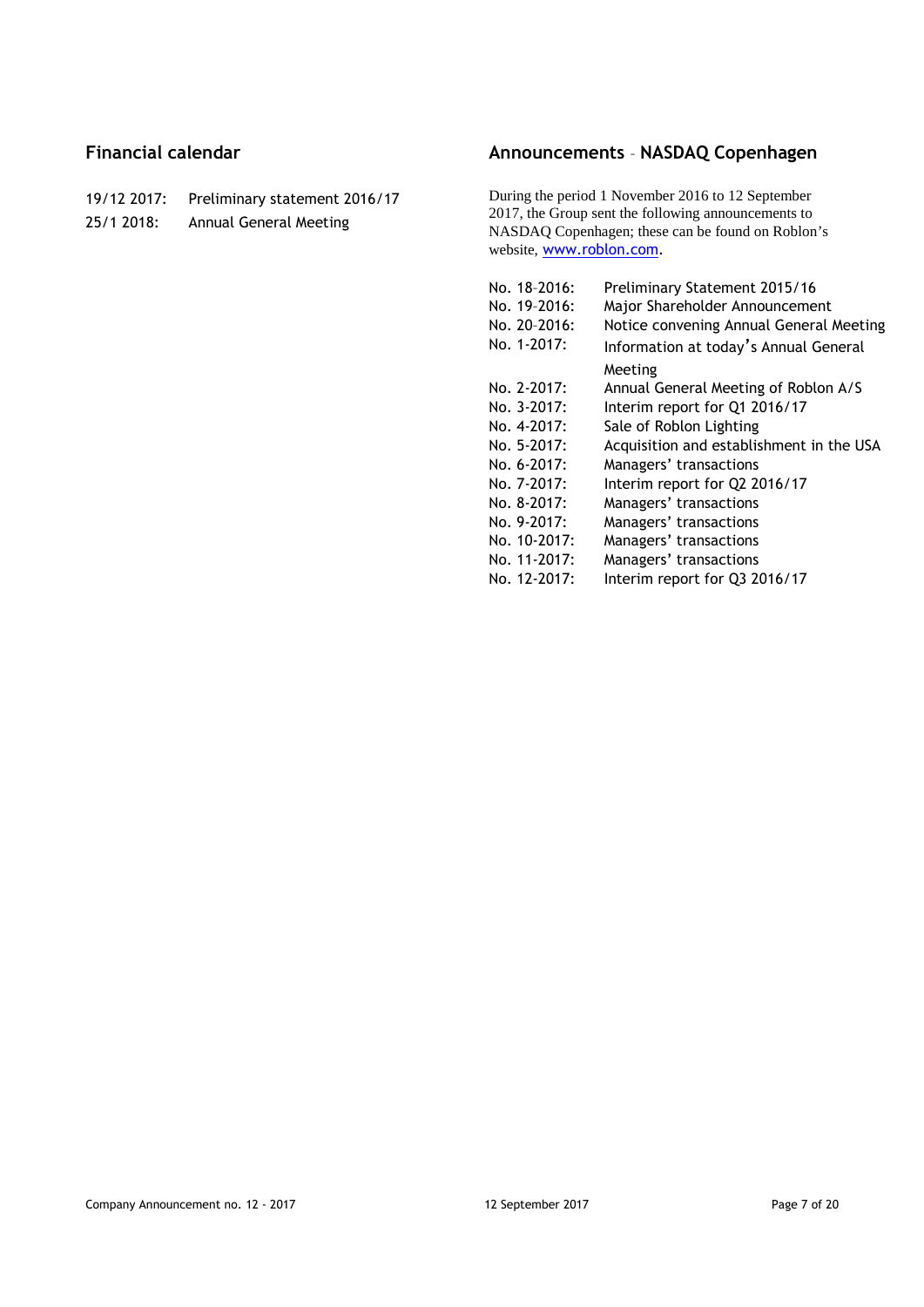## **Statement by the Management**

The Board of Directors and Executive Management have today discussed and adopted the interim report of Roblon A/S for the period 1 November 2016 to 31 July 2017.

The interim report, which has not been audited or reviewed by the company's auditor, is presented in accordance with IAS 34 "Interim Financial Reporting" as adopted by the EU and additional requirements under the Danish Financial Statements Act.

It is our opinion that the interim financial statements provide a true and fair view of the

Group's assets, liabilities and financial position as of 31 July 2017 as well as of the results of the Group's activities and cash flows for the period 1 November 2016 to 31 July 2017.

It is also our opinion that the management's review includes a fair review of the development in the Group's operations and financial situation, the profit for the period and the Group's overall financial position, as well as a description of the most significant risks and uncertainties facing the Group.

Frederikshavn, 12 September 2017

#### **Executive Management**

Lars Østergaard Carsten Michno Kim Müller Managing Director and CEO Chief Financial Officer Chief Operating Officer

**Board of Directors** 

Chairman Deputy Chairman

Jørgen Kjær Jacobsen Ole Krogsgaard Peter Sloth Vagner Karlsen

Randi Toftlund Pedersen Nita Svendsen Svend-Jørgen Matthews Rævdal Employee representative Employee representative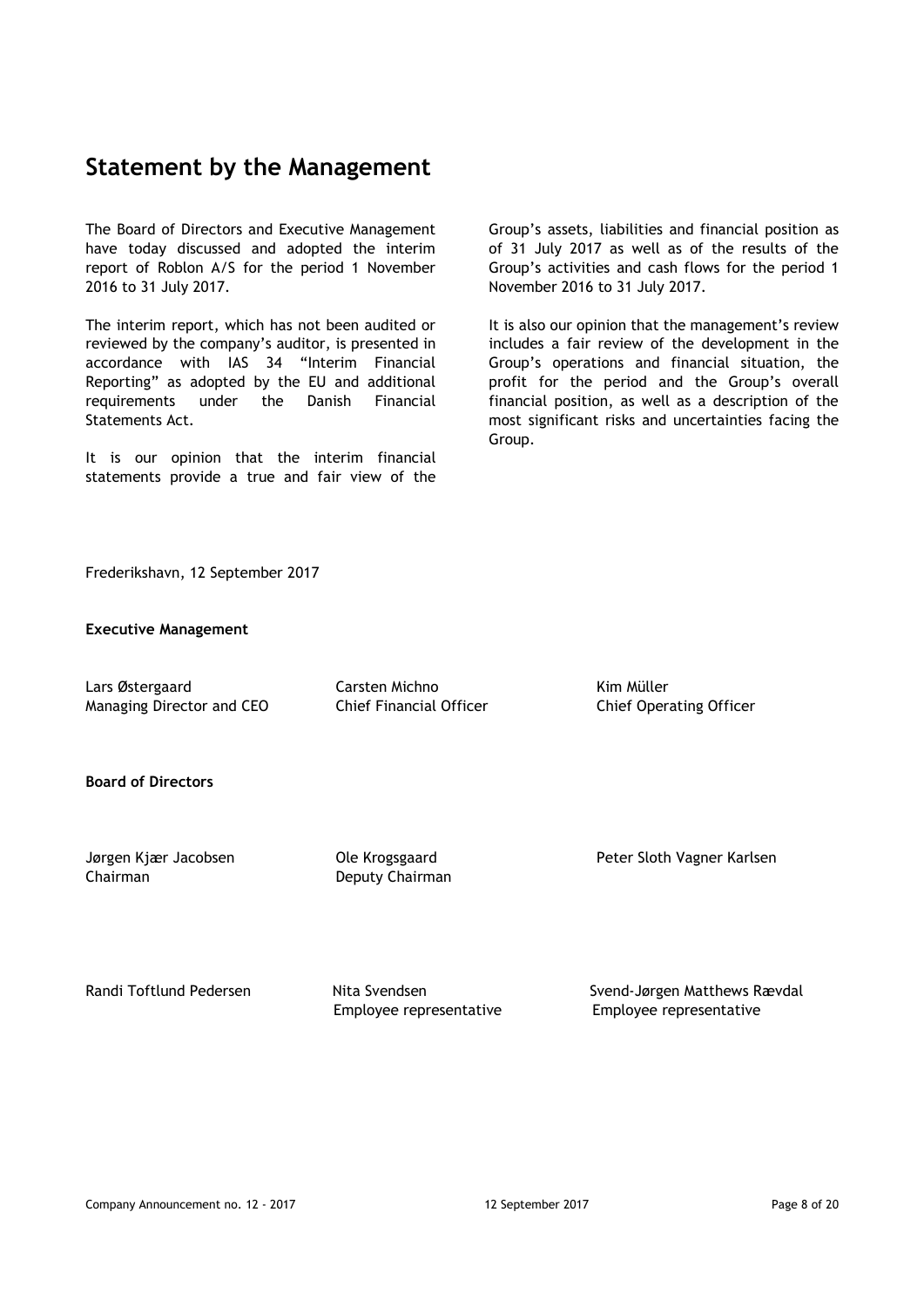# **Income statement for the Group**

|                                                                            |      | Q <sub>3</sub> | Q3      | $Q1 - Q3$ | $Q1 - Q3$ | <b>FY</b> |
|----------------------------------------------------------------------------|------|----------------|---------|-----------|-----------|-----------|
| <b>DKKm</b>                                                                | Note | 2016/17        | 2015/16 | 2016/17   | 2015/16   | 2015/16   |
| Revenue                                                                    | 4    | 82.5           | 57.8    | 208.5     | 154.7     | 229.6     |
| Cost of sales                                                              |      | $-41.9$        | $-26.2$ | $-97.7$   | $-69.6$   | $-107.5$  |
| Work carried out at own expense and recognised under assets                |      | 0.1            | 0.4     | 0.4       | 1.3       | 2.4       |
| Other external costs                                                       |      | $-11.3$        | $-5.6$  | $-31.5$   | $-18.9$   | $-27.0$   |
| Staff costs                                                                |      | $-18.5$        | $-16.0$ | $-52.2$   | $-44.3$   | $-61.3$   |
| Depreciation, amortisation and write-downs of property, plant              |      | $-2.9$         | $-2.0$  |           | $-5.7$    |           |
| and equipment and intangible assets                                        |      |                |         | $-7.1$    |           | $-8.1$    |
| Operating profit (EBIT)                                                    |      | 8.0            | 8.4     | 20.4      | 17.5      | 28.1      |
| Financial income, net                                                      |      | 0.0            | $-0.6$  | 1.6       | 0.6       | 0.7       |
| Profit before tax (PBT)                                                    |      | 8.0            | 7.8     | 22.0      | 18.1      | 28.8      |
| Tax on profit for the period                                               |      | $-2.1$         | $-1.6$  | $-5.2$    | $-3.9$    | $-6.2$    |
| Profit for the period from continuing operations                           |      | 5.9            | 6.2     | 16.8      | 14.2      | 22.6      |
| Profit for the period from discontinued operations                         | 5    | $-0.1$         | $-0.6$  | 3.2       | $-1.0$    | $-2.6$    |
| Profit for the period                                                      |      | 5.8            | 5.6     | 20.0      | 13.2      | 20.0      |
| Earnings per share (DKK)                                                   |      |                |         |           |           |           |
| Earnings per share (EPS), continuing and discontinued operations           |      | 3.2            | 3.1     | 11.2      | 7.4       | 11.2      |
| Earnings per share, diluted (DEPS), continuing and discontinued operations |      | 3.2            | 3.1     | 11.2      | 7.4       | 11.2      |
| Earnings per share (EPS), continuing operations                            |      | 3.3            | 3.5     | 9.4       | 7.9       | 12.6      |
| Earnings per share, diluted (DEPS), continuing operations                  |      | 3.3            | 3.5     | 9.4       | 7.9       | 12.6      |

# **Statement of comprehensive income for the Group**

|                                                              | 03      | Q3      | $Q1 - Q3$ | $Q1 - Q3$ | <b>FY</b> |
|--------------------------------------------------------------|---------|---------|-----------|-----------|-----------|
| <b>DKKm</b>                                                  | 2016/17 | 2015/16 | 2016/17   | 2015/16   | 2015/16   |
| Profit for the period                                        | 5.8     | 5.6     | 20.0      | 13.2      | 20.0      |
| Items that can be reclassified to the income statement:      |         |         |           |           |           |
| Fair value adjustment of financial assets available for sale | $-0.3$  | 1.2     | 0.2       |           | 0         |
| Exchange rate adjustment foreign entities                    | 0.5     |         | 0.0       |           | $\Omega$  |
| Tax on other comprehensive income                            | 0.1     | $-0.3$  | 0.0       | 0.0       | $\Omega$  |
| Total comprehensive income                                   | 6.1     | 6.5     | 20.2      | 13.2      | 20.0      |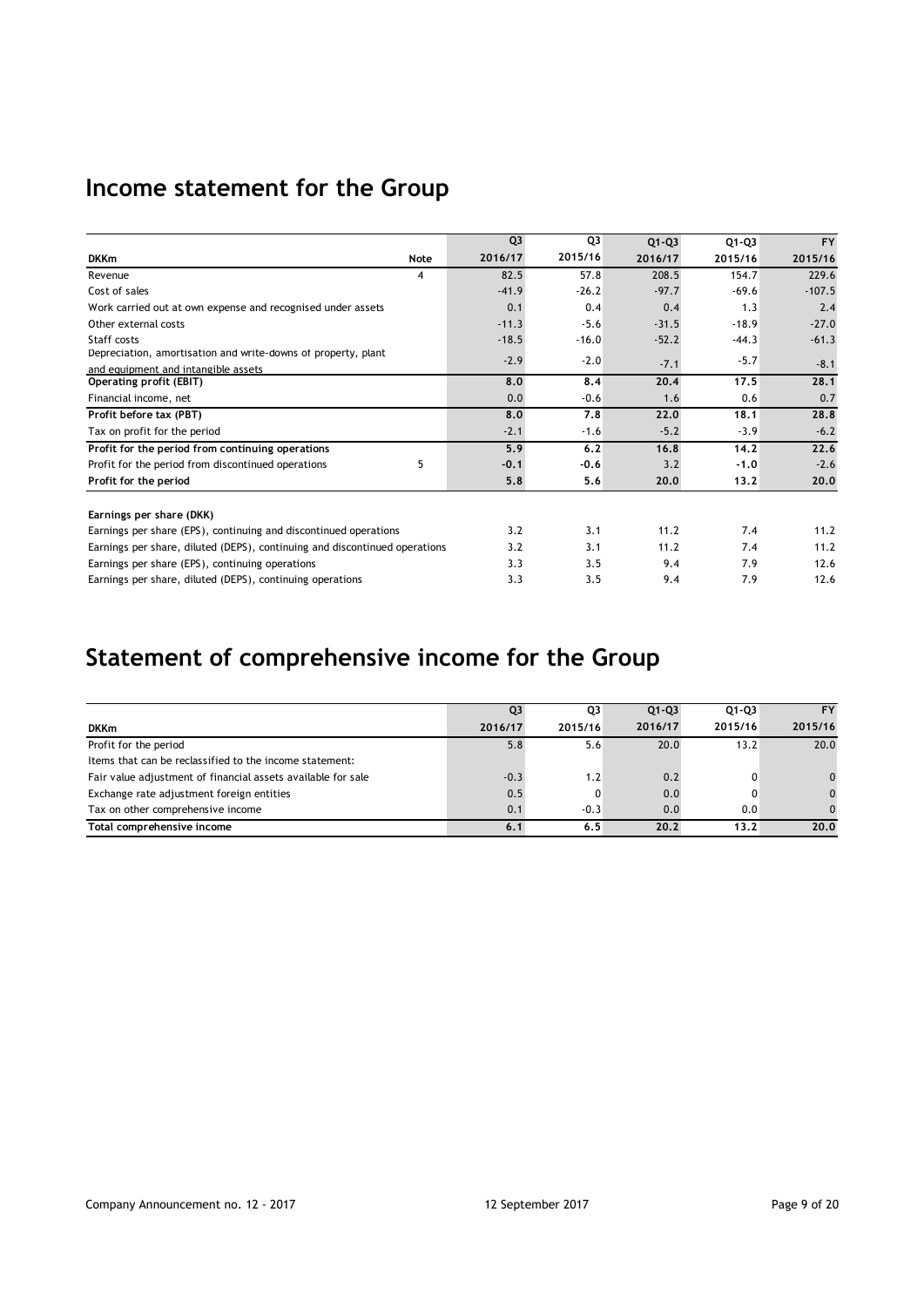# **Balance sheet for the Group**

| <b>DKKm</b><br><b>Note</b>                       | 31.07.17 | 31.07.16 | 31.10.16     |
|--------------------------------------------------|----------|----------|--------------|
| Completed development projects                   | 5.6      | 4        | 6.8          |
| Development projects in progress                 | 2.3      | 5.1      | 1.9          |
| <b>Trademarks</b>                                | 9.2      | 0        | $\mathbf 0$  |
| Intangible assets                                | 17.1     | 9.1      | 8.7          |
| Land and buildings                               | 38.6     | 35       | 34.3         |
| Plant and machinery                              | 21.7     | 14.4     | 14.1         |
| Fixtures and fittings, tools and equipment       | 1.2      | 1.6      | 1.6          |
| Property, plant and equipment under construction | 0.5      | 0.1      | 1.2          |
| Property, plant and equipment                    | 62.0     | 51.1     | 51.2         |
|                                                  |          |          |              |
| <b>Financial assets</b>                          | 5<br>2.6 | 0        | $\mathbf{0}$ |
|                                                  |          |          |              |
| Total non-current assets                         | 81.7     | 60.2     | 59.9         |
| Inventories                                      | 77.5     | 74.4     | 66.9         |
| Trade receivables                                | 47.5     | 37.4     | 36.0         |
| Corporation tax receivable                       | O        | 9.8      | 7.9          |
| Other receivables                                | 2.8      | 1.5      | 1.9          |
| Securities                                       | 69.6     | 91.7     | 91.8         |
| Cash at bank and in hand                         | 15.7     | 3.9      | 27.2         |
| Assets, discontinued operations (held for sale)  | 5<br>0.5 | 9.8      | 9.0          |
| <b>Total current assets</b>                      | 213.6    | 228.5    | 240.7        |
|                                                  |          |          |              |
| <b>TOTAL ASSETS</b>                              | 295.3    | 288.7    | 300.6        |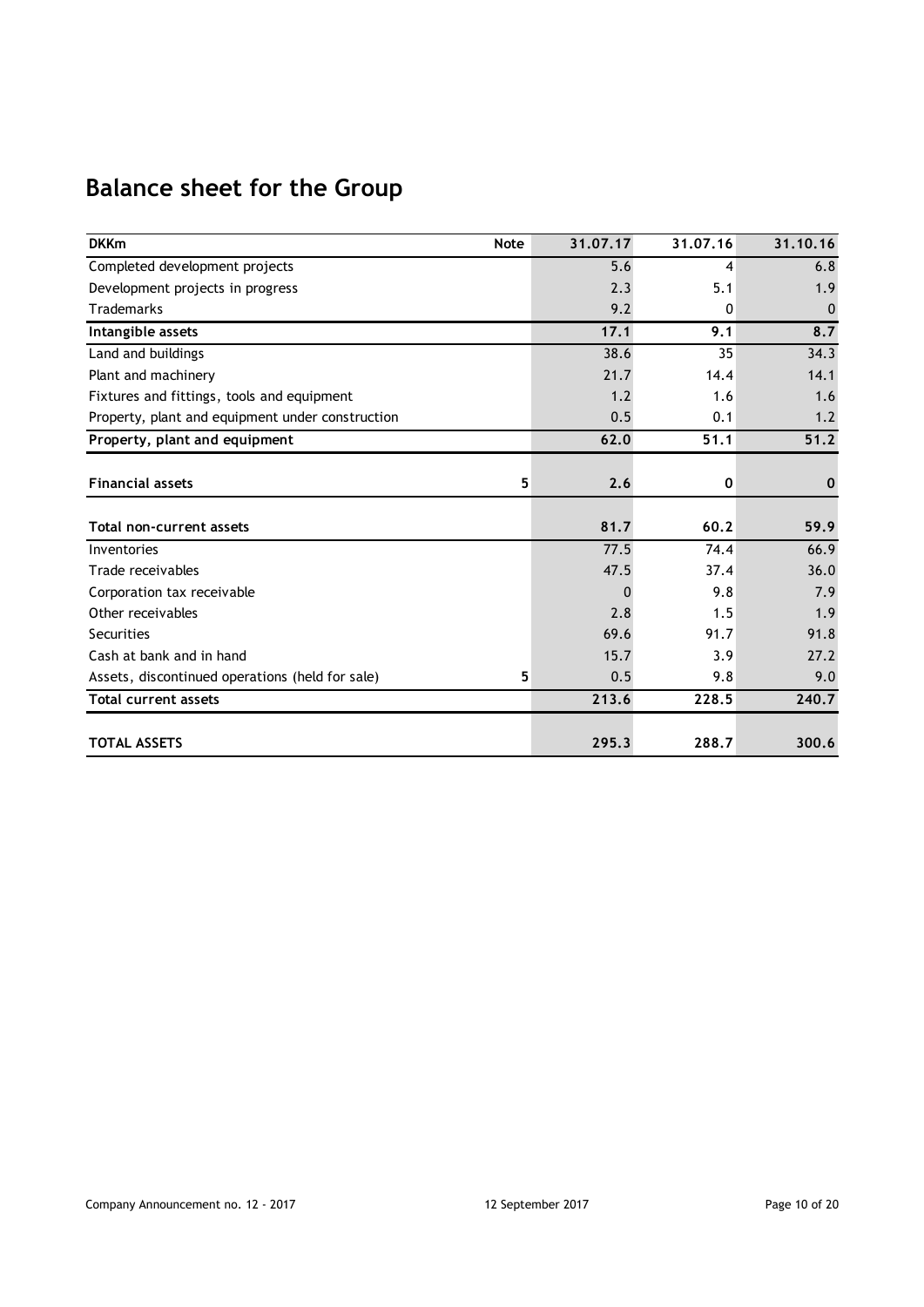# **Balance sheet**

| <b>DKKm</b>                                                             | 31.07.17 | 31.07.16     | 31.10.16     |
|-------------------------------------------------------------------------|----------|--------------|--------------|
| Share capital                                                           | 35,8     | 35,8         | 35,8         |
| Other reserves                                                          | 196,1    | 196          | 0,7          |
| Retained earnings                                                       | 20,2     | 13,2         | 215,3        |
| Equity                                                                  | 252,1    | 245,0        | 251,8        |
| Deferred tax                                                            | 4,2      | 4,5          | 4,2          |
| Other provisions                                                        | 0, 5     | $\mathbf{0}$ | 0,6          |
| Non-current liabilities                                                 | 4,7      | 4,5          | 4,8          |
| Deferred income                                                         | 5,9      | 4,4          | 5,0          |
| Trade payables                                                          | 21,6     | 18,4         | 22,3         |
| Corporation tax                                                         | 3,3      | 0            | $\mathbf 0$  |
| Other debt                                                              | 7,4      | 12,9         | 13,4         |
| Liabilities associated with discontinued operations held for sale)<br>5 | 0,3      | 3,5          | 3,3          |
| <b>Current liabilities</b>                                              | 38,5     | 39,2         | 44,0         |
|                                                                         | $\Omega$ | 0            | $\mathbf{0}$ |
| <b>Total liabilities</b>                                                | 43,2     | 43,7         | 48,8         |
|                                                                         | $\Omega$ | $\Omega$     | $\mathbf{0}$ |
| TOTAL EQUITY AND LIABILITIES                                            | 295,3    | 288,7        | 300,6        |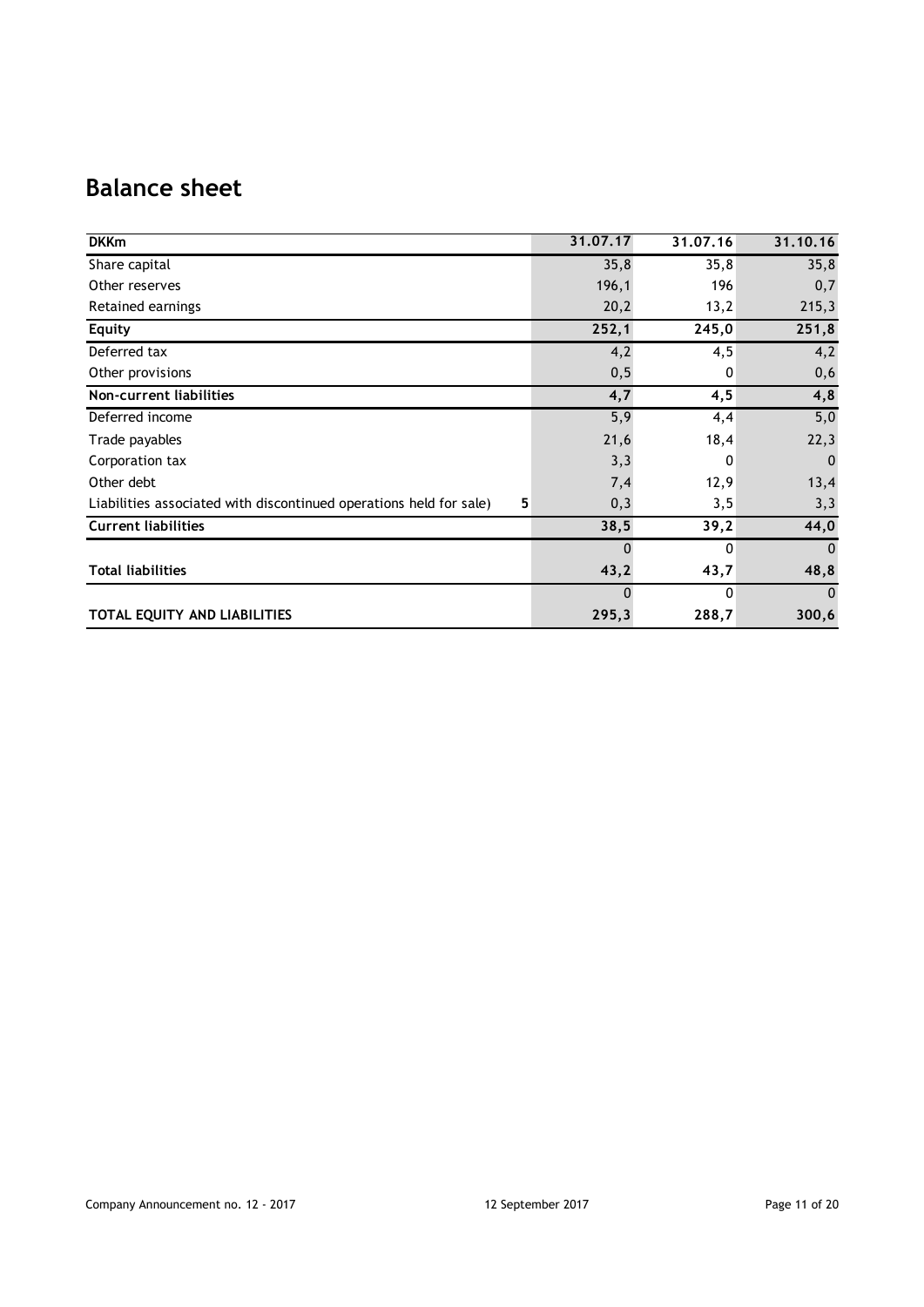# **Statement of changes in equity for the Group**

|                                           |              |                    | Reserve for<br>financial |          |           |         |
|-------------------------------------------|--------------|--------------------|--------------------------|----------|-----------|---------|
|                                           |              |                    | assets                   |          |           |         |
|                                           | <b>Share</b> | <b>Translation</b> | available for            | Retained | Proposed  | Total   |
| <b>DKKm</b>                               | capital      | reserve            | sale                     | earnings | dividends | equity  |
|                                           |              |                    |                          |          |           |         |
| 3. Kvt 2016/17                            |              |                    |                          |          |           |         |
| Equity 01.11.2016                         | 35.8         |                    | 0.7                      | 197.4    | 17.9      | 251.8   |
|                                           |              |                    |                          |          |           |         |
| Comprehensive income for the period       |              |                    |                          |          |           |         |
| Profit for the period                     |              |                    |                          | 20.0     |           | 20.0    |
| Other comprehensive income                |              | $-2.0$             | 0.2                      |          |           | $-1.8$  |
| Total comprehensive income for the period |              | $-2.0$             | 0.2                      | 20.0     |           | 18.2    |
|                                           |              |                    |                          |          |           |         |
| Transactions with shareholders            |              |                    |                          |          |           |         |
| Distributed dividends                     |              |                    |                          |          | $-17.9$   | $-17.9$ |
|                                           |              |                    |                          |          |           |         |
| Equity 30.04.2017                         | 35.8         | $-2.0$             | 0.9                      | 217.4    |           | 252.1   |
| 3. Kvt 2015/16                            |              |                    |                          |          |           |         |
| Equity 01.11.2015                         | 35.8         | 0                  | 0.6                      | 195.4    | 17.9      | 249.7   |
|                                           |              |                    |                          |          |           |         |
| Comprehensive income for the period       |              |                    |                          |          |           |         |
| Profit for the period                     |              |                    |                          | 13.2     |           | 13.2    |
| Other comprehensive income                |              |                    |                          |          |           |         |
| Total comprehensive income for the period |              |                    |                          | 13.2     |           | 13.2    |
|                                           |              |                    |                          |          |           |         |
| <b>Transactions with shareholders</b>     |              |                    |                          |          |           |         |
| Distributed dividends                     |              |                    |                          |          | $-17.9$   | $-17.9$ |
|                                           |              |                    |                          |          |           |         |
| Equity 30.04.2016                         | 35.8         | ۰                  | 0.6                      | 208.6    | ä,        | 245.0   |
| 2015/16                                   |              |                    |                          |          |           |         |
| Equity 01.11.2015                         | 35.8         | 0                  | 0.6                      | 195.4    | 17.9      | 249.7   |
|                                           |              |                    |                          |          |           |         |
| Comprehensive income for the period       |              |                    |                          |          |           |         |
| Profit for the period                     |              |                    |                          | 20.0     |           | 20.0    |
| Other comprehensive income                |              |                    |                          |          |           |         |
| Total comprehensive income for the period |              |                    |                          | 20.0     |           | 20.0    |
|                                           |              |                    |                          |          |           |         |
| Transactions with shareholders            |              |                    |                          |          |           |         |
| Distributed dividends                     |              |                    |                          |          | $-17.9$   | $-17.9$ |
|                                           |              |                    |                          |          |           |         |
| Equity 31.10.2016                         | 35.8         |                    | 0.6                      | 215.4    | ÷,        | 251.8   |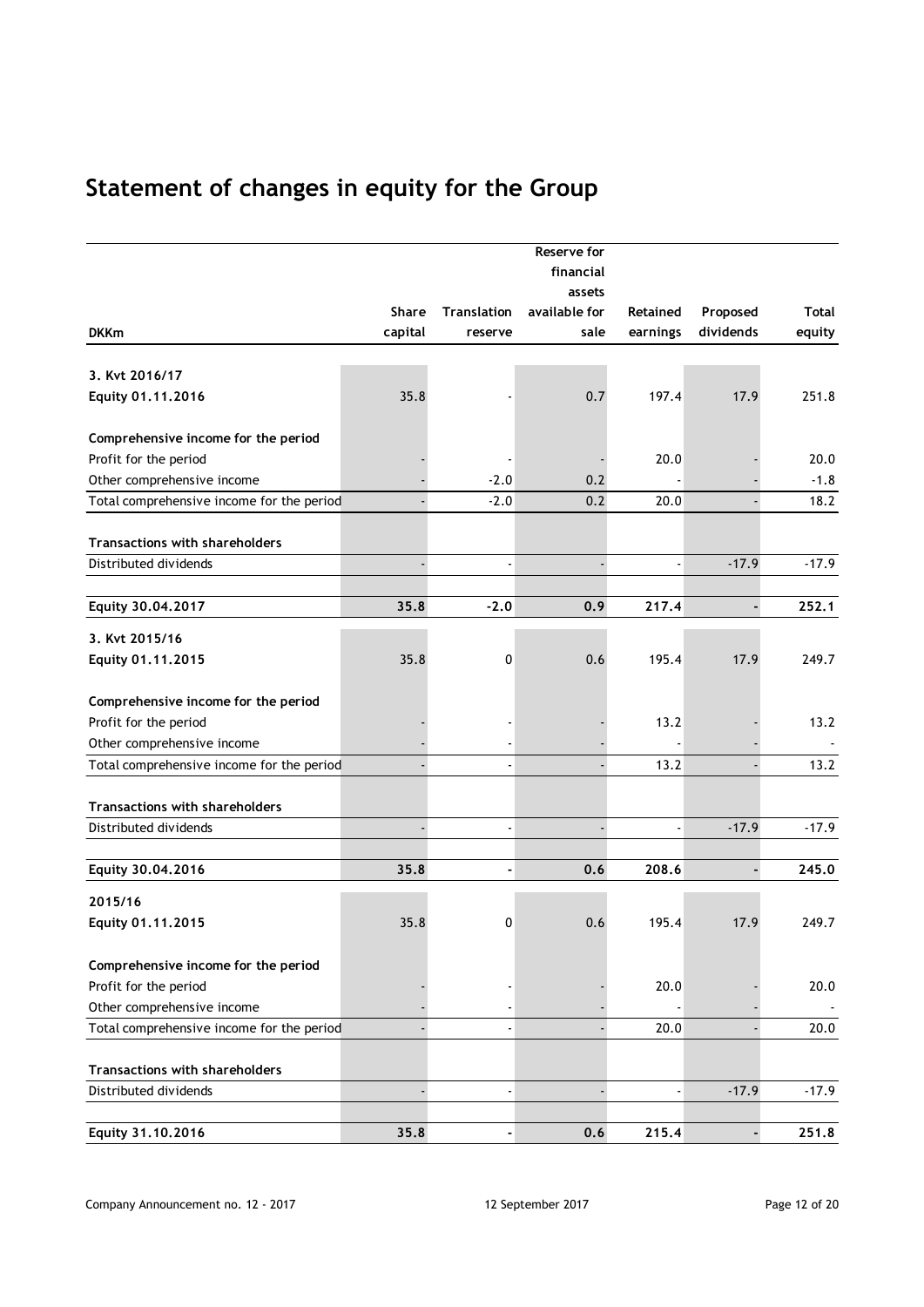# **Statement of cash flows for the Group**

|                                                        |      | Q <sub>3</sub> | Q <sub>3</sub> | $Q1-Q3$ | $Q1-Q3$ | <b>FY</b>       |
|--------------------------------------------------------|------|----------------|----------------|---------|---------|-----------------|
| <b>DKKm</b>                                            | Note | 2016/17        | 2015/16        | 2016/17 |         | 2015/16 2015/16 |
| Operating profit (EBIT) from continuing operations     |      | 8.0            | 8.4            | 20.4    | 17.5    | 28.1            |
| Operating profit (EBIT) from discontinued operations   |      | $-0.1$         | $-0.6$         | 4.1     | $-1.0$  | $-3.4$          |
| Operating profit (EBIT)                                |      | 7.9            | 7.8            | 24.5    | 16.5    | 24.7            |
| Adjustment for items without liquidity effect          | А    | 3.0            | 2.1            | 6.8     | 6.1     | 9.6             |
| Change in working capital                              | В    | 2.4            | $-12.5$        | $-14.9$ | $-15.9$ | $-2.1$          |
| Cash flow from primary activities                      |      | 13.3           | $-2.6$         | 16.4    | 6.7     | 32.2            |
| Financial payments received (interest)                 |      | $-0.3$         | $-0.6$         | 0.9     | 0.6     | 0.7             |
| Corporation tax paid                                   |      | 0.0            | $-0.2$         | 5.0     | $-4.8$  | $-4.7$          |
| Cash flow from operating activities                    |      | 13.0           | $-3.4$         | 22.3    | 2.5     | 28.2            |
| Investment in intangible assets                        |      | $-0.2$         | $-0.5$         | $-0.5$  | $-2.6$  | $-3.0$          |
| Investment in securities                               |      | $-14.5$        | $-0.5$         | 22.5    | $-31.6$ | $-31.8$         |
| Acquisition in the United States                       |      | 0.0            | 0.0            | $-27.3$ | 0.0     | 0.0             |
| Investment in property, plant and equipment            |      | $-0.7$         | $-1.5$         | $-8.0$  | $-2.1$  | $-4.0$          |
| Sales proceeds from property, plant and equipment      |      | 0.0            | 0.0            | 0.0     | 0.0     | 0.1             |
| Cash flow from investing activities                    |      | $-15.4$        | $-2.5$         | $-13.3$ | $-36.3$ | $-38.7$         |
|                                                        |      |                |                |         |         |                 |
| Financing provided by Roblon, discontinued operations  |      | 0.0            | 0.0            | $-2.6$  | 0.0     | 0.0             |
| Dividend paid                                          |      | 0.0            | 0.0            | $-17.9$ | $-17.9$ | $-17.9$         |
| Cash flow from financing activities                    |      | 0.0            | 0,0            | $-20.5$ | $-17.9$ | $-17.9$         |
| Change in cash and cash equivalents                    |      | $-2.4$         | $-5.9$         | $-11.5$ | $-51.7$ | $-28.4$         |
|                                                        |      |                |                |         |         |                 |
| Cash and cash equivalents at the beginning of the year |      | 18.1           | 9.8            | 27.2    | 55.6    | 55.6            |
| Cash and cash equivalents at the end of the year       |      | 15.7           | 3.9            | 15.7    | 3.9     | 27.2            |
| Note A: Adjustment for items without liquidity effect  |      |                |                |         |         |                 |
| Depreciation and amortisation                          |      | 2.8            | 2.1            | 7.1     | 6.1     | 9.6             |
| Provisions                                             |      | 0.2            | 0.0            | $-0.3$  | 0.0     | 0.0             |
|                                                        |      | 3.0            | 2.1            | 6.8     | 6.1     | 9.6             |
|                                                        |      |                |                |         |         |                 |
| Note B: Change in working capital                      |      |                |                |         |         |                 |
| Change in inventories                                  |      | $7.0$          | $-6.9$         | 3.9     | $-14.0$ | $-5.8$          |
| Change in trade receivables                            |      | 4.2            | $-3.8$         | $-10.4$ | $-7.8$  | $-7.7$          |
| Change in deferred income                              |      | $-0.9$         | 0.2            | 0.9     | 2.4     | 2.5             |
| Change in trade payables                               |      | $-5.7$         | $-0.3$         | $-1.9$  | 5.2     | 9.4             |
| Change in non-current other debt                       |      | 0.0            | 0.0            | 0.0     | $-3.8$  | $-3.8$          |
| Change in current other debt                           |      | $-2.2$         | $-1.7$         | $-7.4$  | 2.1     | 3.3             |
|                                                        |      | 2.4            | $-12.5$        | $-14.9$ | $-15.9$ | $-2.1$          |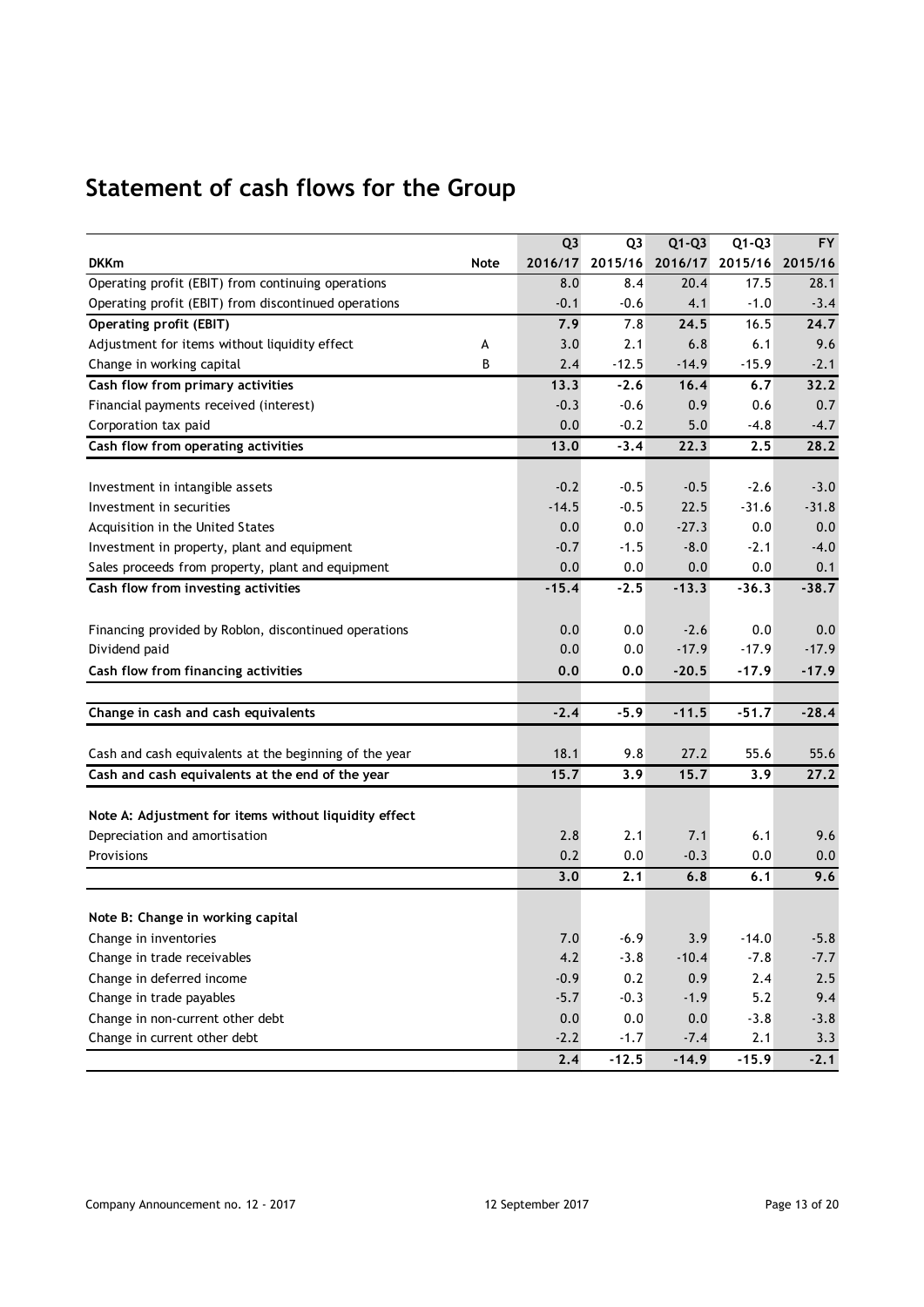## **Notes to the financial statements**

- 1. Accounting policies
- 2. Estimates
- 3. Seasonality
- 4. Segment reporting
- 5. Discontinued operations
- 6. Business acquisition
- 7. Related parties
- 8. Events after the end of the interim reporting period

## **Note 1** – **Accounting policies**

The interim report is presented in accordance with IAS 34 "Interim Financial Reporting" as adopted by the EU and additional Danish disclosure requirements for interim reports of listed companies.

With effect from 1 November 2016, the company has implemented the new financial reporting standards (IAS and IFRS) and interpretations (IFRIC) which enter into force for the financial year 2016/17. None of the new financial reporting standards and interpretations have affected recognition or measurement.

In the current financial year, in connection with the establishment of a subsidiary in the USA and its acquisition of activities from a US company, a Roblon Group has been established. The accounting policies have therefore been extended to also include consolidated financial statements.

In addition to the description of the accounting policies, as set out in the annual report for 2015/16, the following will be included in the description for 2016/17:

#### "**Consolidated financial statements**

The consolidated financial statements cover the parent company, Roblon A/S, and any subsidiaries in which Roblon A/S has control over the company's financial and operating policies so as to obtain returns or other benefits from its activities. Control is achieved by directly or indirectly holding or having the disposal of more than 50% of the voting rights or otherwise exercising a controlling influence over the relevant enterprise.

When assessing whether Roblon A/S has control or significant influence, de-facto control and potential voting rights that are real and substantive at the balance sheet date are taken into account.

Companies in which the Group exercises a significant influence, but not control, are considered to be associates. Significant influence is generally achieved by directly or indirectly holding or having disposal over more than 20%, but less than 50%, of the voting rights.

Joint arrangements are activities or businesses over which the Group has control via cooperation agreements with one or more parties. Joint control means that decisions on relevant activities require a consensus among the parties that have joint control. Joint arrangements are classified as joint ventures or joint operations. Joint operations are activities where the participants have direct rights to assets and direct obligations for liabilities, while joint ventures are activities where the participants only have rights to the net assets.

The consolidated financial statements cover the parent company, Roblon A/S, and the subsidiary Roblon US Inc.

The consolidated financial statements have been prepared as a consolidation of the parent company's and the individual subsidiaries' financial statements, prepared in accordance with the Group's accounting policies. On consolidation, intra-group income and costs, shareholdings, balances and dividends as well as realised and unrealised gains on transactions between the consolidated businesses are eliminated. Unrealised gains on transactions with associates are eliminated in proportion to the Group's share of ownership in the business. Unrealised losses are eliminated in the same way as unrealised gains to the extent they do not reflect impairment.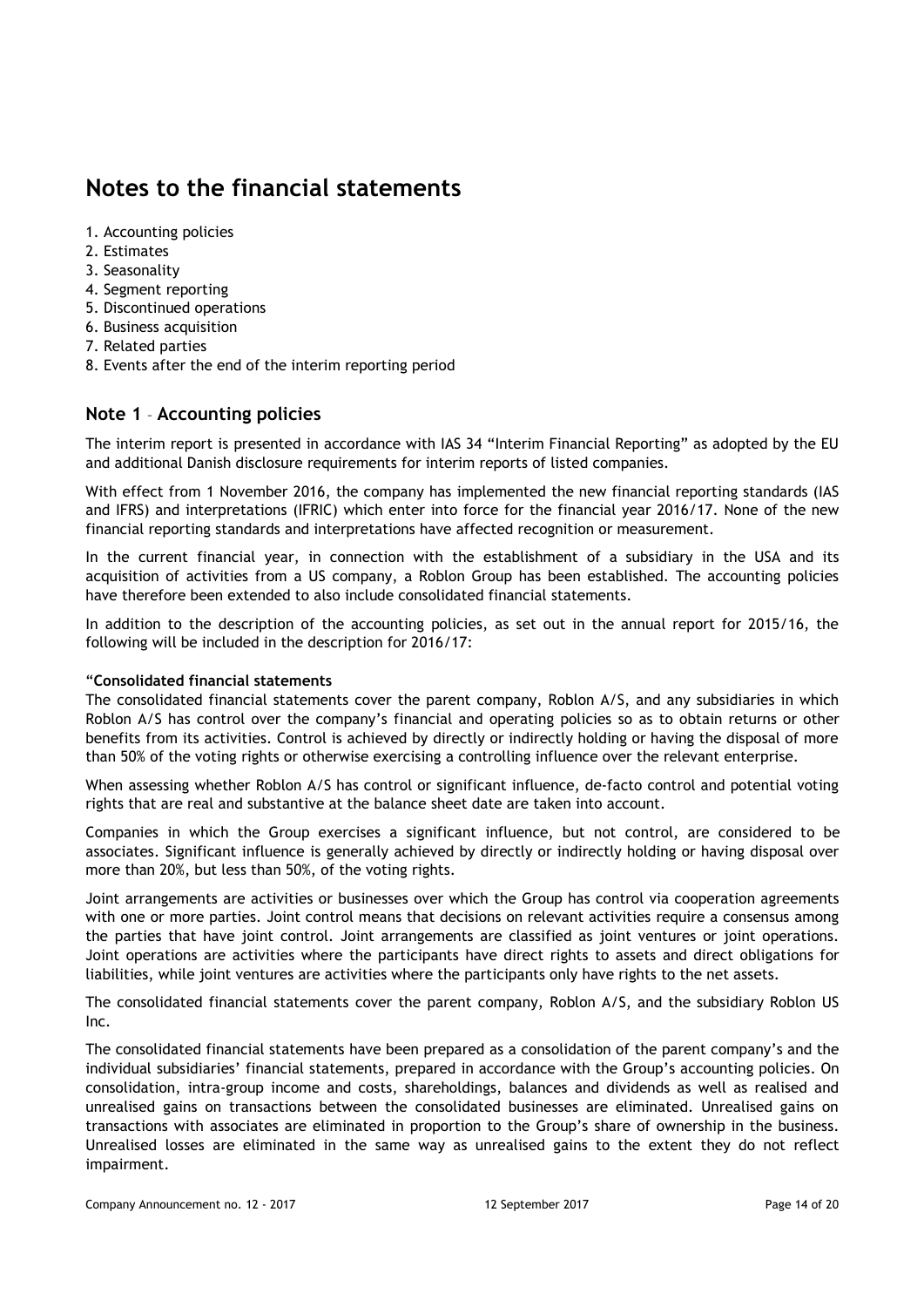Financial statement items of subsidiaries are recognised 100% in the consolidated financial statements. Noncontrolling interests' shares in the profit for the year and equity of subsidiaries that are not wholly owned are included as part of the Group's profit or equity, respectively, but shown separately.

#### **Business combinations**

Newly acquired or newly formed businesses are recognised in the consolidated financial statements from the takeover date. Sold or liquidated businesses are recognised in the consolidated financial statements up until the date of disposal. Comparative figures are not corrected for newly acquired businesses.

On acquisition of new businesses in which the Roblon A/S Group assumes control over the purchased business, the acquisition method is used. The identifiable assets, liabilities and contingent liabilities of the acquired business are measured at fair value at the takeover date. Deferred tax is recognised on the basis of the revaluations made.

The takeover date is the date on which Roblon A/S actually assumes control of the acquired business.

Costs attributable to business combinations are recognised directly in profit/loss for the year as incurred.

#### **Foreign currency translation**

A functional currency is assigned for each of the reporting businesses in the Group. The functional currency is the currency used in the primary financial environment in which the reporting business in question operates. Transactions in currencies other than the functional currency are transactions in foreign currency. On initial recognition, transactions in foreign currency are translated to the functional currency at the exchange rate at the transaction date. Foreign exchange differences arising between the exchange rate at the transaction date and the exchange rate at the payment date are recognised in the income statement as financial income or expense. Receivables, payables and other monetary items in foreign currency are translated to the functional currency at the exchange rate at the balance sheet date. The difference between the exchange rate at the balance sheet date and the exchange rate at the time the receivable or debt arose or the exchange rate in the most recent annual report is recognised in the income statement as financial income or expense.

On recognition in the consolidated financial statements of subsidiaries with another functional currency than DKK, the income statements are translated at the exchange rates at the transaction date and the balance sheet items are translated at the exchange rates at the balance sheet date. The average exchange rate for the individual month is used as the exchange rate at the transaction date to the extent that this does not provide a significantly different outcome.

Foreign exchange differences arising on translation of these businesses' opening equity to the exchange rate at the balance sheet date and on translation of income statements from the exchange rate at the transaction date to the exchange rate at the balance sheet date are recognised in other comprehensive income as a separate translation reserve under equity.

On recognition in the consolidated financial statements of associates with a functional currency other than DKK, the share of results for the year is translated at average exchange rates, and the share of equity including goodwill is translated at the exchange rates at the balance sheet date. Foreign exchange differences arising on translation of the share of foreign associates' equity at the beginning of the year to the exchange rate at the balance sheet date, and on translation of the share of profit/loss for the year from average exchange rates to the exchange rate at the balance sheet date, are recognised in other comprehensive income as a separate translation reserve under equity."

 $-00000 -$ 

In connection with Roblon's acquisition of a business in the USA, a new item has arisen under intangible assets, and the description of the section on intangible assets will be adjusted to also include trademarks.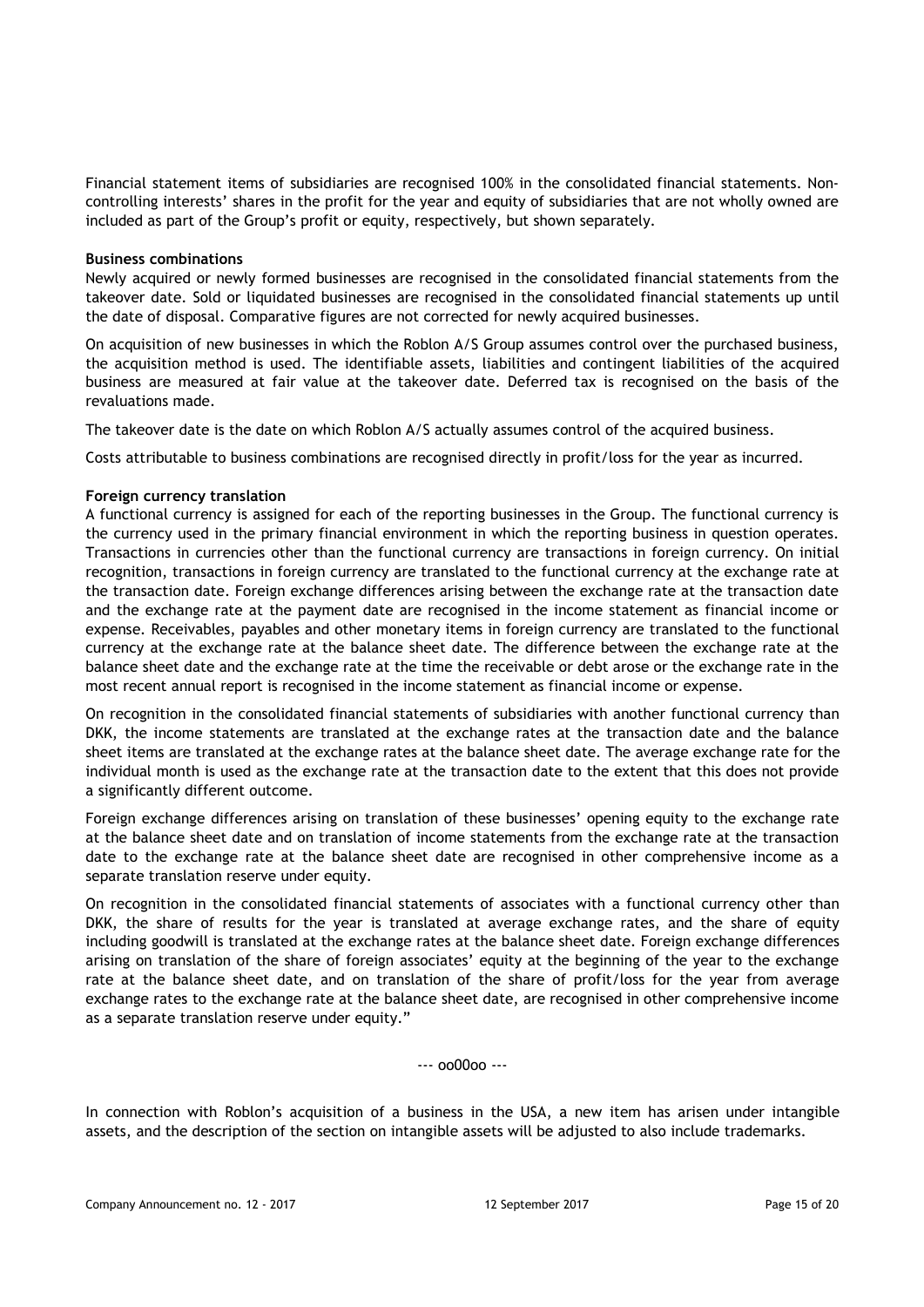As part of the work to prepare the takeover balance sheet in connection with the acquisition in the USA, the Group has made a preliminary calculation of the value of trademarks, which will be amortised over 10 years.

#### --- oo00oo ---

Except for the above changes regarding the Group, the accounting policies are consistent with those in the 2015/16 annual report, and a full description of accounting policies can be found in that report.

## **Note 2** – **Estimates**

The preparation of interim reports requires Management to make accounting estimates that will affect the accounting policies and recognised assets, liabilities, income and costs. Actual results may differ from these estimates.

The most significant estimates made by Management in the application of the Group's accounting policies, and the most significant uncertainties associated therewith, in preparing the consolidated interim report are identical to those applying to the preparation of the annual report for 2015/16.

### **Note 3** – **Seasonality**

The Group's activities in the interim report have not been affected by seasonal or cyclical fluctuations.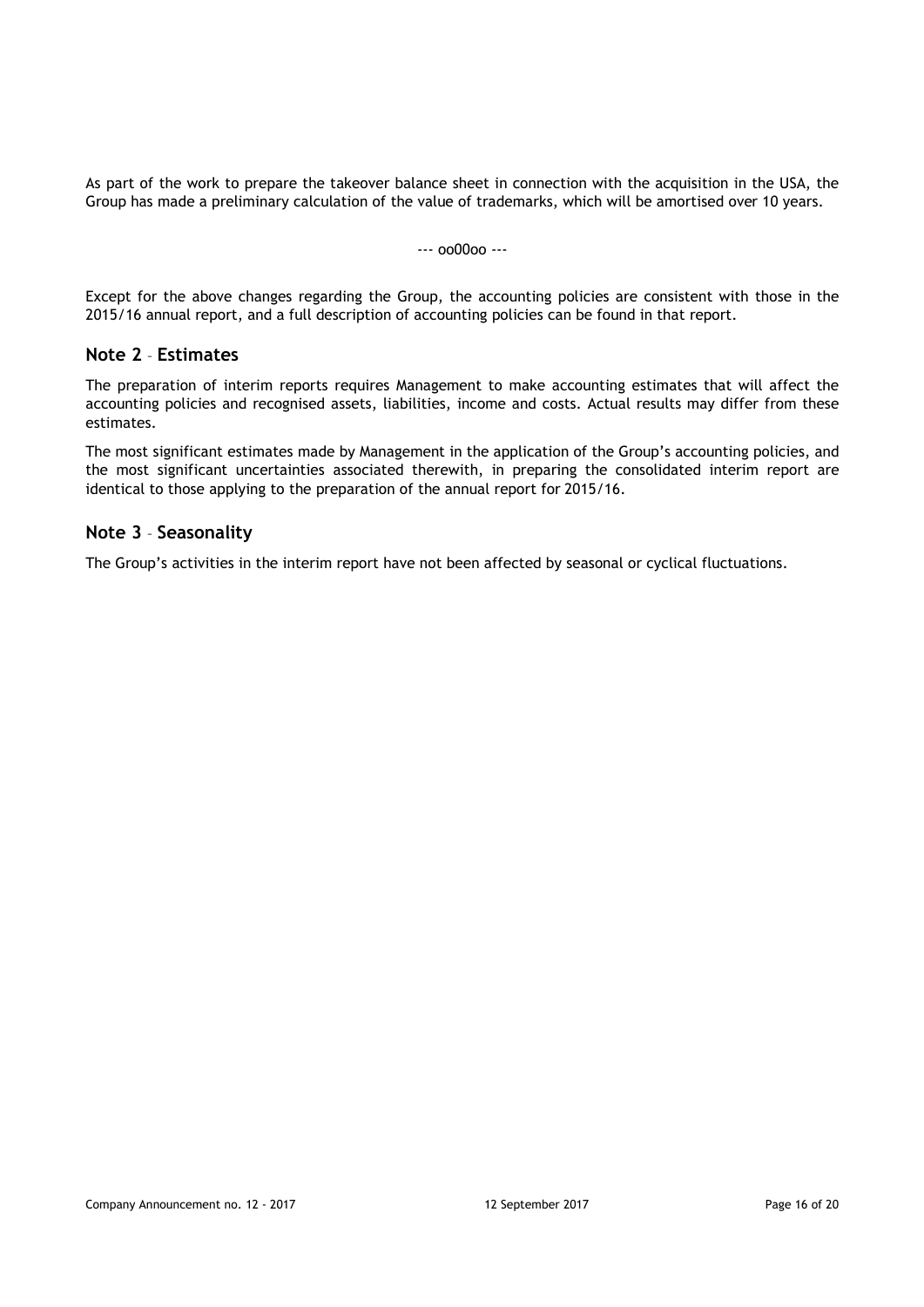## **Note 4** – **Segment reporting**

Reporting is disclosed for two segments within Roblon A/S, and activity in these business segments is as follows:

Industrial Fiber: Development, production and sale of fibre optic cable components and solutions to Offshore and other industry

Engineering: Development, production and sale of cable machinery, rope-making equipment, twisters and winders

|                                 | Q <sub>3</sub> | Q <sub>3</sub> | $Q1-Q3$ | $Q1-Q3$ | <b>FY</b> |
|---------------------------------|----------------|----------------|---------|---------|-----------|
| <b>mDKK</b>                     | 2016/17        | 2015/16        | 2016/17 | 2015/16 | 2015/16   |
| Revenue                         |                |                |         |         |           |
| <b>Industrial Fiber</b>         | 55.6           | 40.9           | 137.0   | 99.4    | 147.0     |
| Engineering                     | 26.9           | 16.8           | 71.5    | 55.3    | 82.6      |
| <b>Total</b>                    | 82.5           | 57.7           | 208.5   | 154.7   | 229.6     |
| <b>Operating profit (EBIT)</b>  |                |                |         |         |           |
| <b>Industrial Fiber</b>         | 8.8            | 8.5            | 21.6    | 15.8    | 25.5      |
| Engineering                     | $-0.8$         | 0.0            | $-1.2$  | 1.8     | 2.6       |
| <b>Total</b>                    | 8.0            | 8.5            | 20.4    | 17.6    | 28.1      |
| Segment assets                  |                |                |         |         |           |
| <b>Industrial Fiber</b>         | 130.4          | 104.2          | 130.4   | 104.2   | 94.3      |
| Engineering                     | 81.0           | 69.3           | 81.0    | 69.3    | 70.5      |
| Undistributed items             | 83.4           | 105.5          | 83.4    | 105.5   | 126.8     |
| Assets, discontinued activities | 0.5            | 9.8            | 0.5     | 9.8     | 9.0       |
| <b>Total</b>                    | 295.3          | 288.8          | 295.3   | 288.8   | 300.6     |
| Geographic segments             |                |                |         |         |           |
| <b>Denmark</b>                  | 2.2            | 5.8            | 5.4     | 10.3    | 29.6      |
| Great Britain (UK)              | 8.4            | 8.2            | 27.5    | 22.7    | 27.9      |
| Other European countries        | 20.8           | 18.3           | 58.1    | 54.4    | 75.1      |
| Asia                            | 16.6           | 9.7            | 35.8    | 28.6    | 45.3      |
| <b>Brazil</b>                   | 18.4           | 12.7           | 46.7    | 25.6    | 33.6      |
| United States of America        | 16.1           | 3.3            | 35.0    | 13.3    | 18.1      |
| <b>Total</b>                    | 82.5           | 57.8           | 208.5   | 154.7   | 229.6     |

The Group's property, plant and equipment are mainly located in Denmark. The carrying amount as at 31 July 2017 of the Group's property, plant and equipment abroad was DKKm 17.0 (DKKm 0).

The Group's revenue is largely derived from the sale of goods.

Of the Group's total revenue for Q1-Q3 2016/17, DKKm 24.0 (DKKm 0) and DKKm 20.3 (DKKm 22.2) was generated by sales to two major customers. Sales to these customers, who are in the Industrial Fiber segment, account for more than 10% of the Group's total revenue.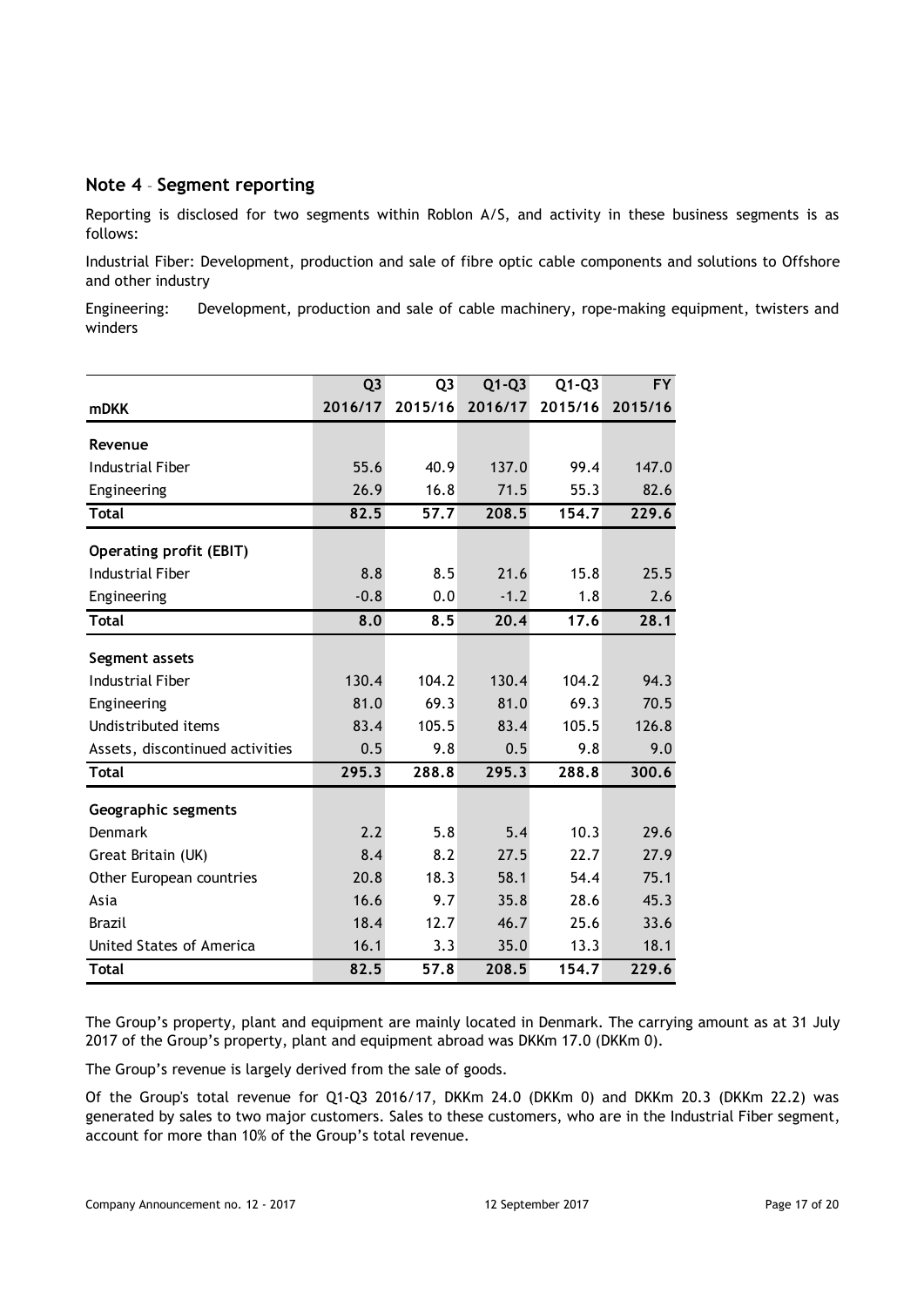## **Note 5** – **Discontinued operations**

In company announcement no. 4 – 2017, Roblon announced that the Roblon Lighting business segment has been sold. The sale was completed as planned and with effect from the end of April 2017.

|                                                                                                  | Q <sub>3</sub>               | Q3                       | $Q1 - Q3$                | $Q1 - Q3$                | <b>FY</b>      |
|--------------------------------------------------------------------------------------------------|------------------------------|--------------------------|--------------------------|--------------------------|----------------|
| <b>DKKm</b>                                                                                      | 2016/17                      | 2015/16                  | 2016/17                  | 2015/16                  | 2015/16        |
|                                                                                                  |                              |                          |                          |                          |                |
| Income statement, discontinued operations                                                        |                              |                          |                          |                          |                |
|                                                                                                  |                              | 4.4                      | 12.5                     | 16.0                     |                |
| Revenue<br>Cost of sales                                                                         | ٠                            | $-1.8$                   | $-4.7$                   | $-6.5$                   | 22.0<br>$-9.0$ |
| <b>Gross profit</b>                                                                              | $\qquad \qquad \blacksquare$ | 2.6                      | 7.8                      | 9.5                      | 13.0           |
|                                                                                                  |                              |                          |                          |                          |                |
| Work carried out at own expense and recognised under assets                                      |                              | $\overline{\phantom{a}}$ | $\overline{\phantom{a}}$ | 0.1                      | 0.2            |
| Other operating income                                                                           |                              | $\sim$                   | $\overline{\phantom{a}}$ |                          |                |
| Other external costs                                                                             | $-0.1$                       | $-0.8$                   | $-2.0$                   | $-2.9$                   | $-4.4$         |
| Staff costs                                                                                      |                              | $-2.4$                   | $-5.6$                   | $-7.5$                   | $-10.7$        |
| Depreciation, amortisation and impairment of intangible assets and property, plant and equipment | $\overline{\phantom{a}}$     | $-0.2$                   | $-0.1$                   | $-0.5$                   | $-1.5$         |
| <b>Operating profit</b>                                                                          | $-0.1$                       | $-0.8$                   | 0.1                      | $-1.3$                   | $-3.4$         |
|                                                                                                  |                              |                          |                          |                          |                |
| Net proceeds from sale of business segment                                                       |                              | ٠                        | 4.0                      | $\overline{\phantom{a}}$ |                |
| Profit before tax                                                                                | $-0.1$                       | $-0.8$                   | 4.1                      | $-1.3$                   | $-3.4$         |
| Tax on profit for the period                                                                     |                              | 0.2                      | $-0.9$                   | 0.3                      | 0.8            |
|                                                                                                  |                              |                          |                          |                          |                |
| Profit for the period                                                                            | $-0.1$                       | $-0.6$                   | 3.2                      | $-1.0$                   | $-2.6$         |
| Discontinued operations have affected the cash flow statement as follows:                        |                              |                          |                          |                          |                |
|                                                                                                  |                              |                          |                          |                          |                |
| Cash flows from operating activities                                                             | $-2.3$                       | 1.3                      | 9.7                      | 3.5                      | 2.1            |
| Cash flows from investing activities                                                             |                              | ٠                        | $\overline{\phantom{a}}$ | $-0.5$                   | $-0.5$         |
| Cash flows from financing activities                                                             |                              |                          |                          |                          |                |
| <b>Total</b>                                                                                     | $-2.3$                       | 1.3                      | 9.7                      | 3.0                      | 1.6            |

Net proceeds before tax on the sale of the business segment (discontinued operation) amount to DKKm 4, as set out in the above income statement. The profit was generated by deducting the value of transferred inventories as at 30 April 2017 and transaction costs for financial and legal advisors etc., from the final selling price of DKKm 12.3.

The Group's balance sheet as at 31 July 2017 includes the items "assets, discontinued operations", DKKm 0.5 (DKKm 9.8), and "liabilities associated with assets in discontinued operations", DKKm 0.3 (DKKm 3.5). These items as at 31 July 2017 cover trade receivables, trade payables and other debt not transferred in connection with the sale of the business segment. These items are expected to be settled in the course of the financial year 2016/17.

As part of the agreement to sell Roblon Lighting, the Group has provided a loan of DKKm 2.6, which bears interest at 3% per annum and is repaid over two years.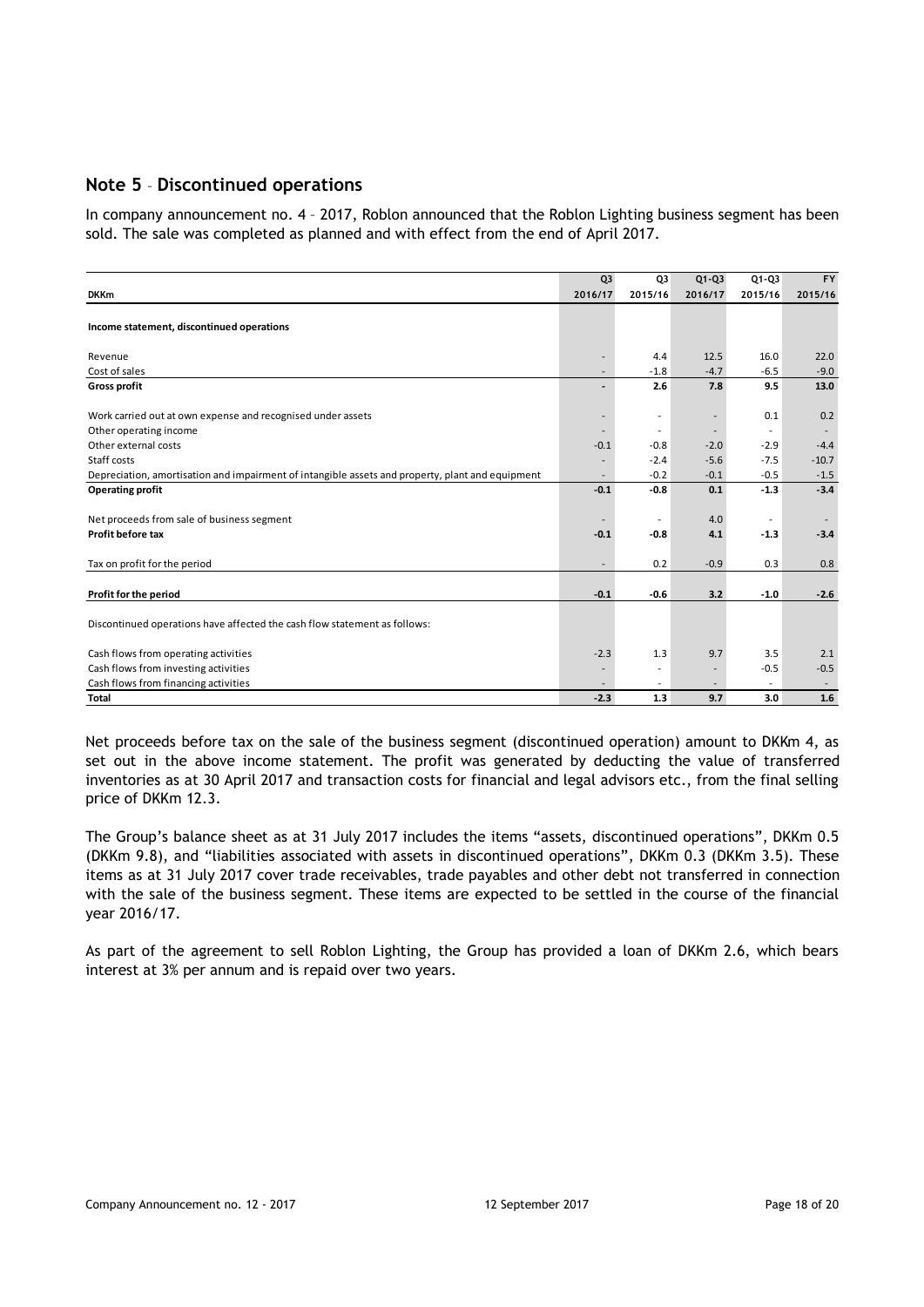#### **Note 6** – **Business acquisition**

In company announcement no. 5 – 2017, Roblon announced its acquisition of activities and assets from Neptco jv llc, Hickory, North Carolina, part of the listed US Chase Corporation group. The transaction was carried out through a newly established US company, Roblon US inc. – which is wholly owned and controlled by Roblon A/S, and operations of the acquired business are included from the takeover date (3 April 2017).

Neptco is a reputable supplier in the fibre optic cable industry and supplies fibre optic cable components (strength element solutions) marketed under a number of known brands. Neptco's current business is primarily focused on the North American market.

The acquisition of Neptco's activities supports Roblon Industrial Fiber's strategy, which is to aspire to become a total supplier of strength element solutions for selected strategic customers in the fibre optic cable industry. Roblon and Neptco complement each other as regards product offering and geographical footprint, which is increasingly considered to be essential to service selected strategic customers with a global presence and production facilities in a number of locations worldwide.

The acquisition price was approximately DKKm 27.3 and was paid in cash. DKKm 2.8 has been paid into an escrow account and the amount will be released 18 months after the takeover date (3 April 2017) unless Roblon A/S submits a claim for a reduction of the agreed acquisition price. The remaining acquisition price has been paid directly to the seller.

In association with the takeover, the Group has incurred transaction costs of DKKm 4.6 related to legal and financial advisors, etc. These costs are recognised under "other external costs" in the income statement, and DKKm 4.5 of these were incurred in Q2 2016/17. The transaction costs are relatively high given the total amount invested in the acquisition. The level of costs incurred reflected the complexity of the transaction, which required additional legal assistance due to:

- the structure of the agreement (purchase of net assets and thereby separation from existing business);
- · the conclusion of a number of business administration service agreements and a lease with the seller;
- environmental assessments and patent reviews; and
- · US legislation in general.

The approach and structure of the acquisition outlined above mean that the Group decided to invest in a transparent setup with the seller, in which a large part of Roblon US Inc.'s cost base is known. This will allow the Group to initially focus on sales, product and market development of the acquired business unit.

For the period from the takeover to 31 July 2017 (four months' operations), Roblon US Inc. has contributed profit from continuing operations of DKKm 1.3 and revenue of DKKm 16.2 to the Group*.*